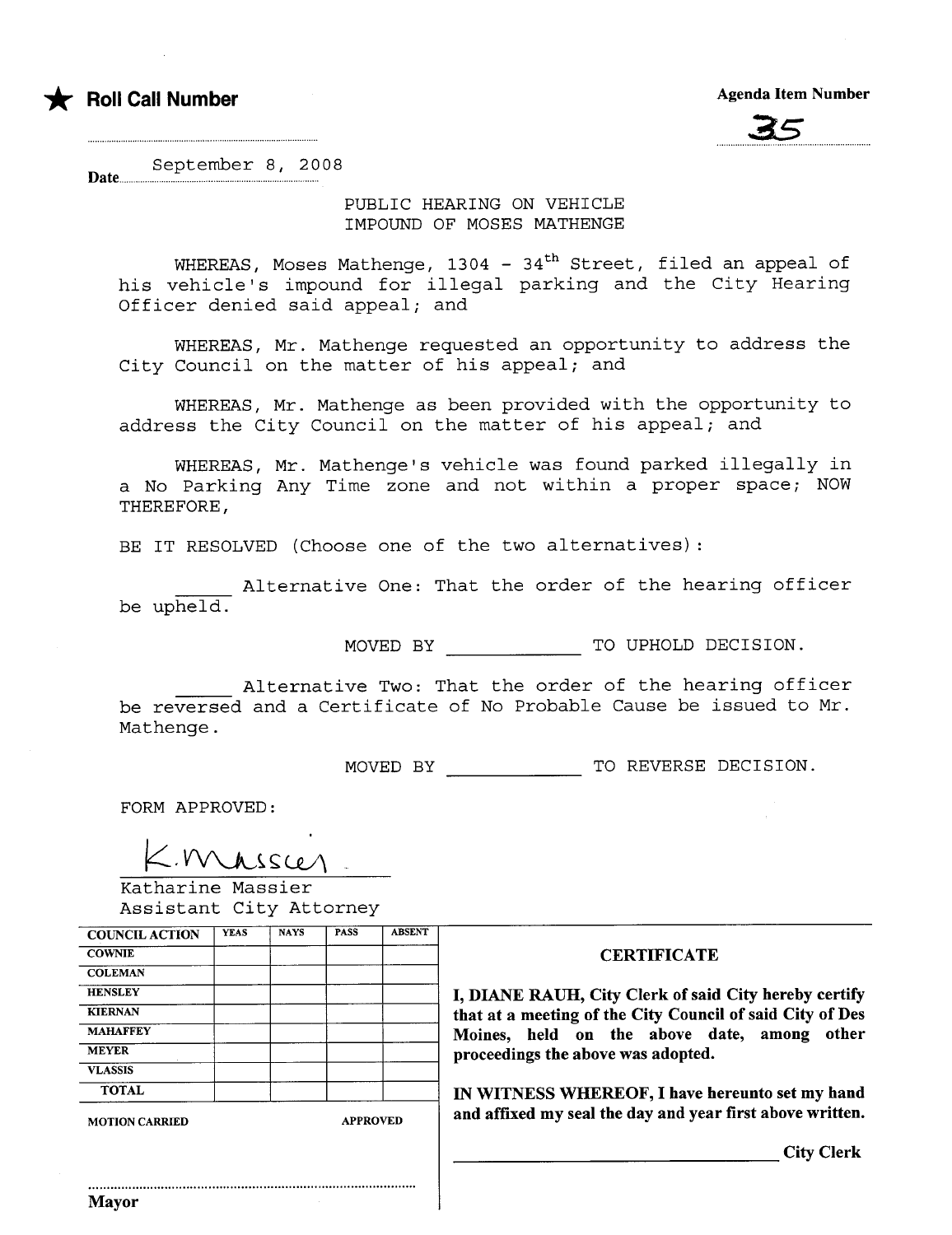# EXHIBITS FOR VEHICLE IMPOUND

| <b>EXHIBIT 1</b> | Mr. Mathenge's Appeal                                                       |
|------------------|-----------------------------------------------------------------------------|
| <b>EXHIBIT 2</b> | <b>Hearing Officer's Decision</b>                                           |
| <b>EXHIBIT 3</b> | <b>Administrative Hearing Officer's Notes</b>                               |
| <b>EXHIBIT 4</b> | <b>Transcript</b>                                                           |
| <b>EXHIBIT 5</b> | <b>Request for Hearing, Invoices, Police</b><br><b>Report and Citations</b> |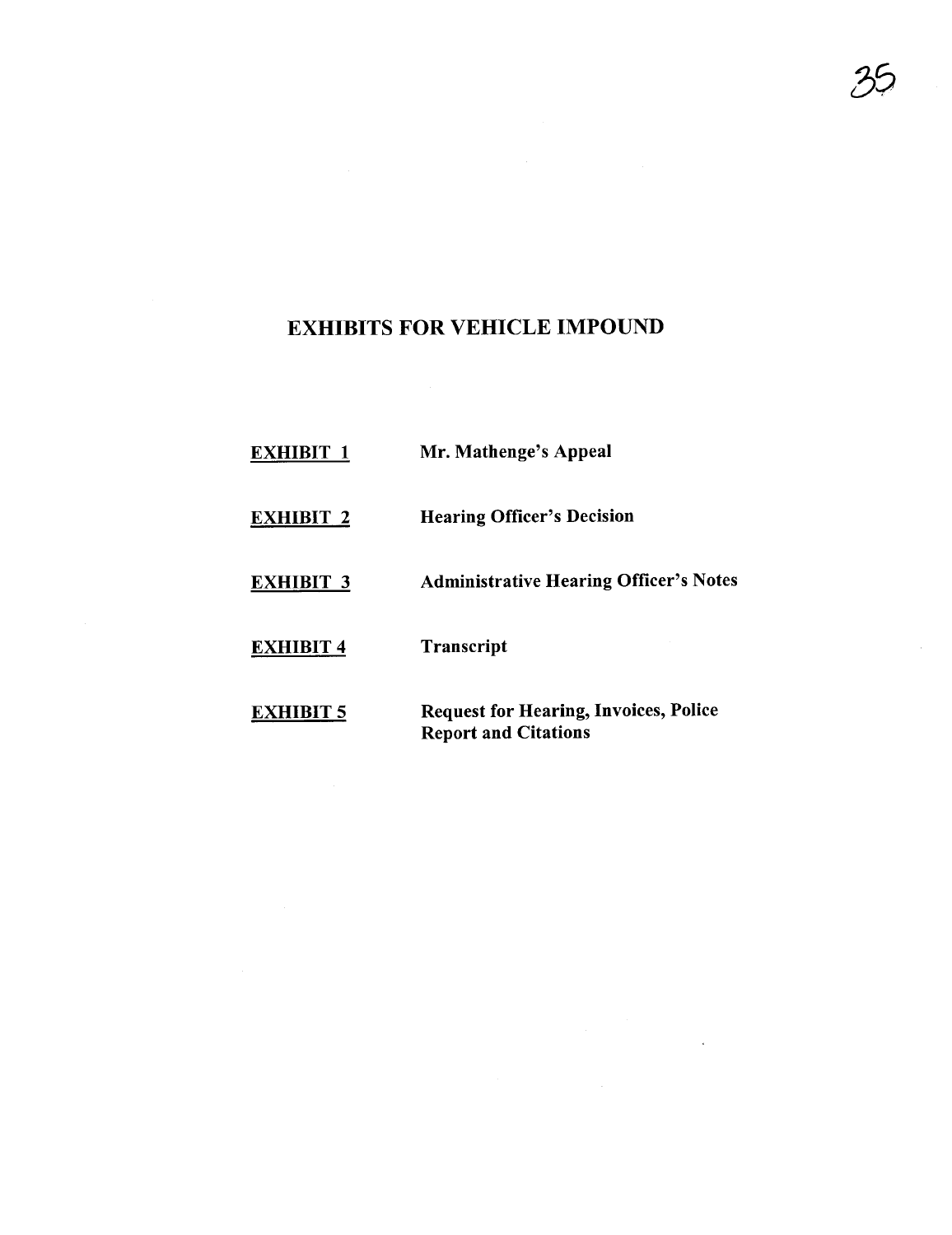$EXHIBIT 1\n35$ 

FILED

 $CITY$   $DF$   $DE$   $MOMES$  2008 AUG-8 PM 3:24  $\begin{array}{lllll} \underline{1304} & \text{MOO} & \text{AOBCAF} & \text{O} \cdot \text{AAY} & \text{O} \cdot \text{CITY CLERK} \\ \text{DCS} & \text{MO CN } \text{CSS} & \text{I} & \text{A} & \text{S} & \text{O} & \text{S} & \text{O} & \text{DES MOINES, IOWA} \end{array}$ 

RE: APPEAL

/ am writing to appeal arving<br>dated 07/30/08 in regard to vehicle impound and the related TICKets:

On  $0b/14/08$  lwas doing my work<br>driving adomng the  $30^{44}$  street<br>or dead end street off the center  $S/F$ 

It was rainning heavily and the

I hit a pot helt and my<br>cor developed complications teading<br>that made it stell:

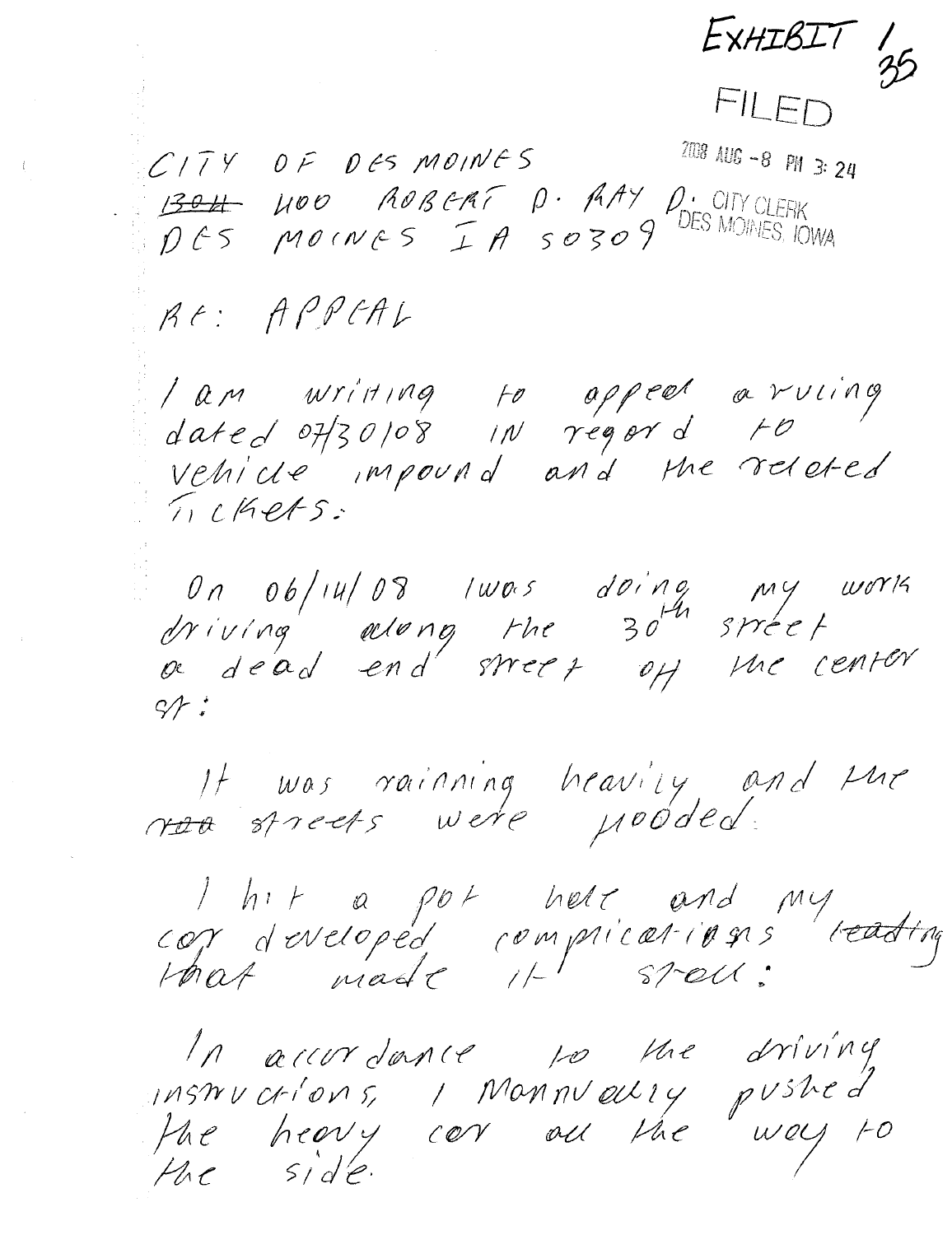I personale en exira esport 1-0 get it of the torner<br>but worsn't strong enough<br>to push the right rear

I left the cor with the right rear rouching the cub while the work one was on the ghass The car was princed almost porraited to the road:

Inthe heavy rains, I selt mll  $btin$ kevs  $p$ n  $p$ nd wollsed) severed blocks upon which I caused a Tow Track.

=The officer endend qu'il ting me up two tickets one for portaing in a no portaing POTKING:

The two tickets over for the source vierention. There 15 no way one can porte in  $dev$  to  $e$ Ca po parising  $z/e^{\sqrt{ke}}$ .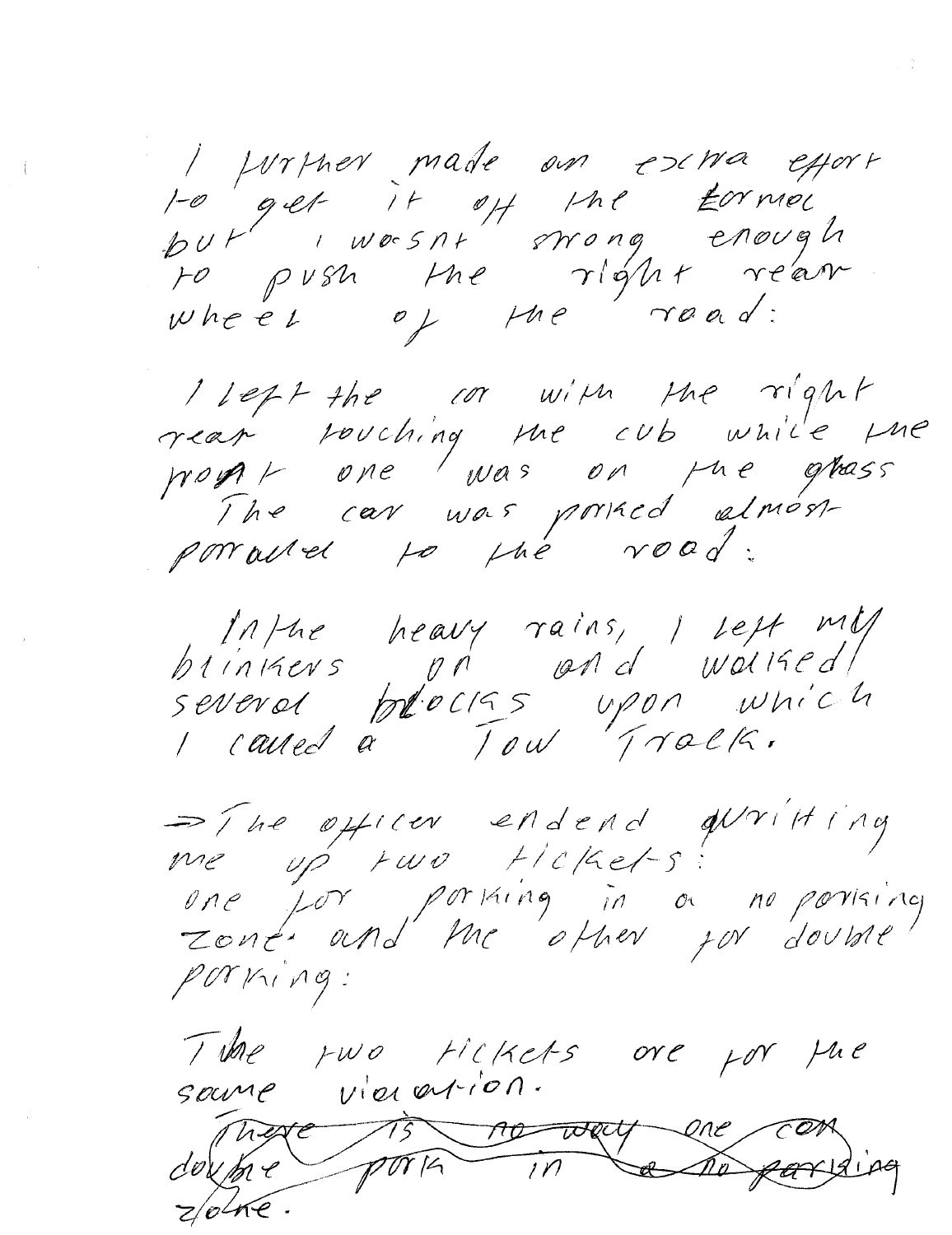In my opinion, me officier miss perceived my efforts to get<br>the cor away from the road

Saving by the officers words,<br>Note in proper space" (Across<br>morkings) \*There was no mork. and not in proper space isesumply represented by the Nopolising  $T/CKet$ 

I did not porta, the cor by will It stalled:

\* Had it not been for the<br>not have stalled and iwould<br>not be dealing with the issue.

fatour port than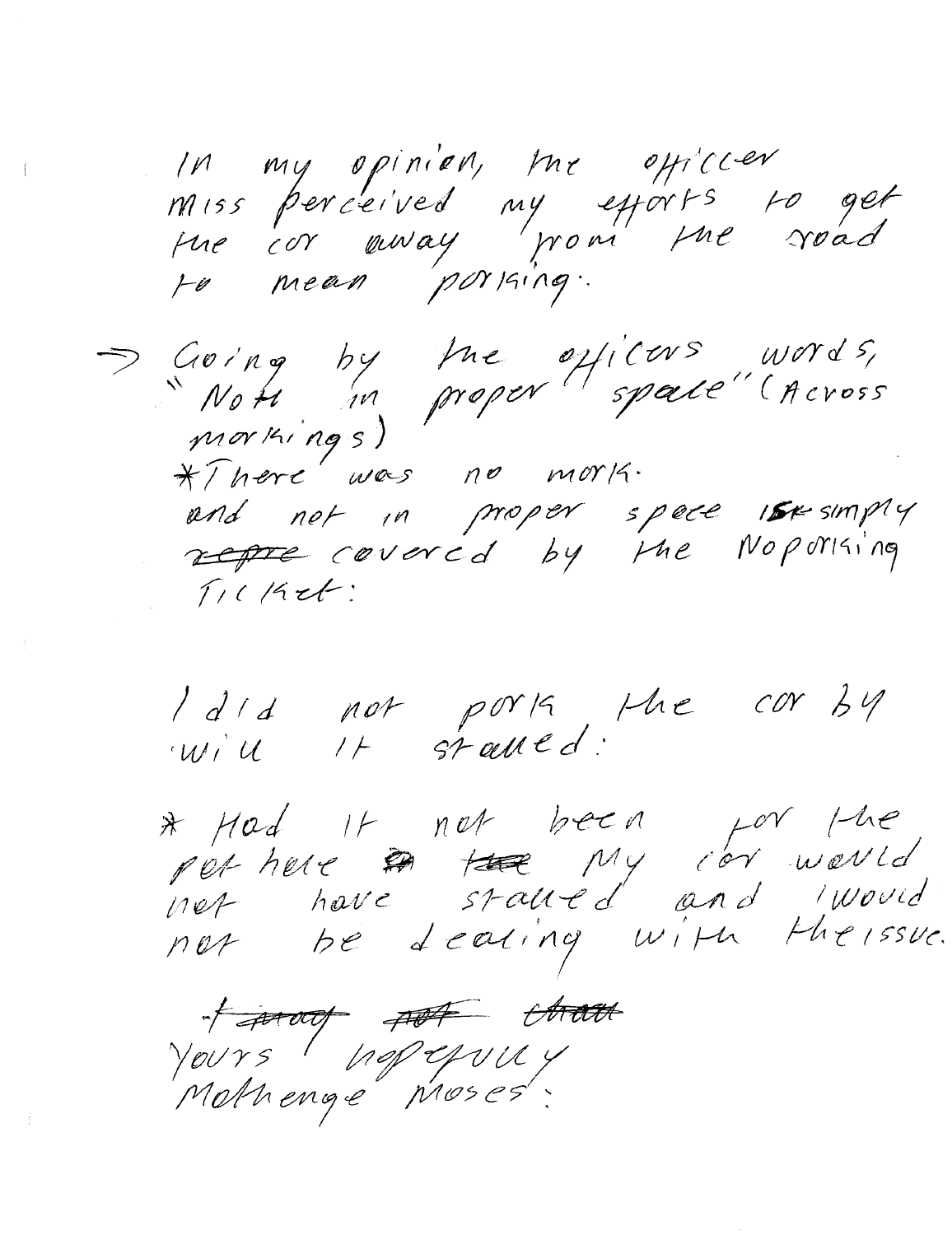August 21, 2008

Moses Mathenge 1304 34<sup>th</sup> Street #402 Des Moines, IA 50311

Re: Appeal of Vehicle Impound

Dear Mr. Mathenge:

This letter is to acknowledge receipt of your written request of August 8, 2008 requesting an appeal before the City Council regarding the Hearig Officer's decision in reference to your vehicle impound.

Accordingly, I have set this matter for hearing on September 8, 2008 at 4:30 p.m. in the City Council Chambers, City Hall, 400 Robert D. Ray Drive. A copy of the portion of the City Code pertaining to the appeal process is enclosed for your information. Failure to appear at the scheduled hearing will be deemed as a waiver of your rights to a hearing.

A copy of the transcript is enclosed. If you have any questions regarding this matter, please contact this office.

Sincerely,  $\overline{R}_{\text{max}}$ 

Diane Rauh City Clerk

DR:kh

cc: Hearing Officer Assistant City Attorney Chief Bradshaw



DIANE RAUH CITY CLERK CITY HALL-2ND FLOOR 400 ROBERT D. RAY DRIVE DES MOINES, IOWA 50309-1891 (515) 283-4209 FAX (515) 237-1645 ww,dmgov.org

PARKING TICKETS PET LICENSES BUSINESS LICENSES

> ALL-AMERICAN CITY 1949,1976,1981, 2003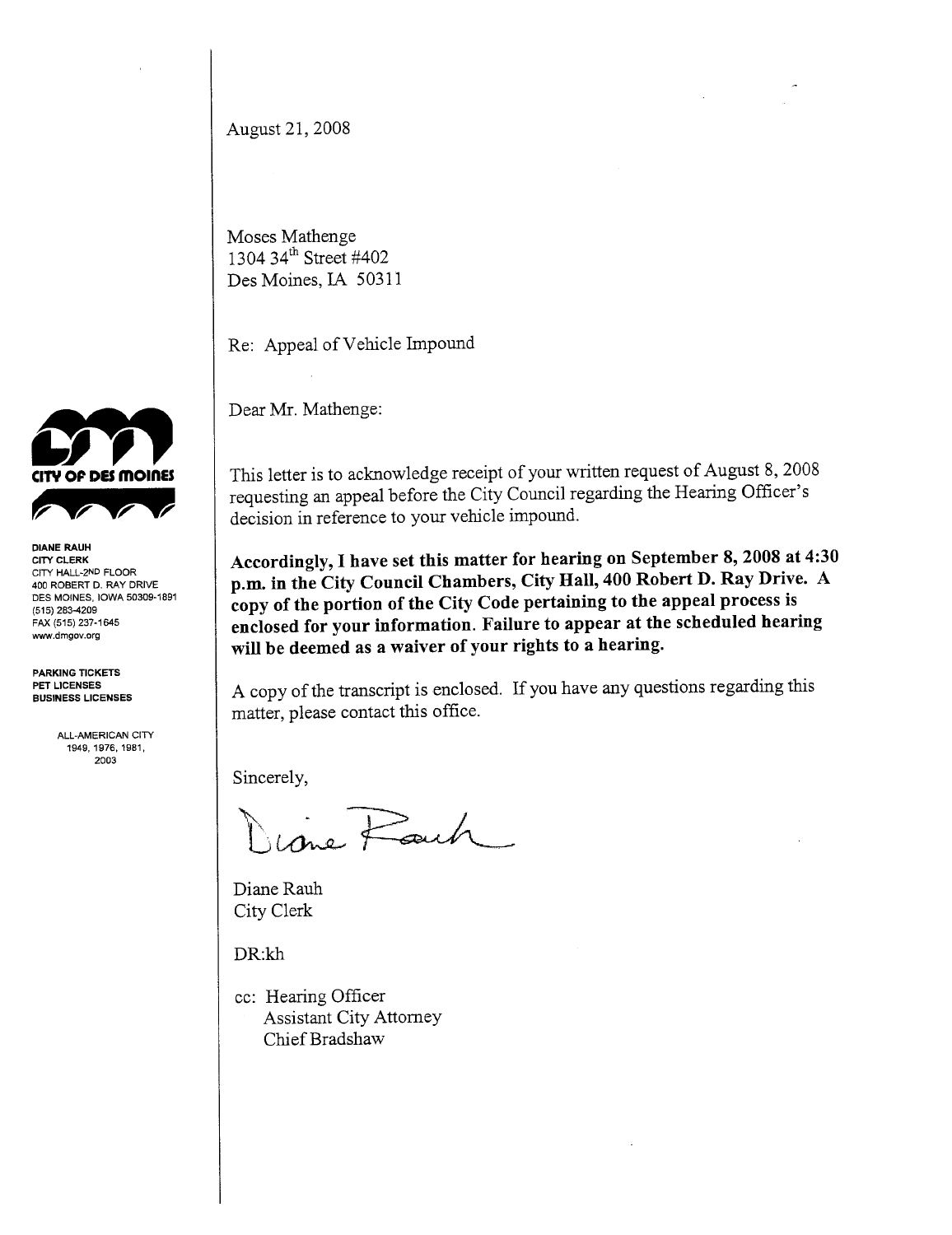EXHIBIT 2  $\mathcal{Y}$ 

July 30, 2008

Moses Mathenge 1304 34<sup>th</sup> Street #402 Des Moines IA 50311

Re: Administrative Hearing – Vehicle Impound

Dear Mr. Mathenge:

In response to your written appeal, the City of Des Moines convened an Administrative Hearing on July 28,2008, at 8:45 a.m. regarding a motor vehicle impound (Impound Tag Number 275966). Pursuant to Section 114- 485.16 of the Municipal Code, you were given an opportunity to be heard at that time.

The issue before the Hearing Officer was the removal and impoundment of an illegally parked vehicle. Section 114-485.11 of the Municipal Code states, "... [that] the police department...may remove and impound vehicles or cause vehicles to be removed and impounded when the vehicles are stopped or parked in violation of this chapter or other city ordinances and, in so doing, may employ such means as are reasonably necessary.

Officer Jon Dallman stated that at approximately 1:45 p.m. on June 8, 2008, he found a vehicle on the west side of  $30<sup>th</sup>$  Street. The vehicle was parked in a no parking anytime zone with the right front wheel over the curbing on the grass and parked at an angle. Officer Dallman said he impounded the vehicle because of traffic concerns.

Mathenge Moses said he was delivering the Sunday newspaper on June 8, 2008, when he hit a pothole that disabled his vehicle. Moses said he was miming late with his delivery route due to heavy rains. Mr. Moses said he pulled to the side of the street and called a towing company for help. Mr. Moses said he tured the blinkers on his vehicle and was only gone about 20 minutes. Mr. Moses said that during that 20 minute period, Officer Dallman must have seen his car, called to have the car impounded and had the vehicle removed before his return. I asked Mr. Moses if he left a visible note stating the problem with his vehicle and he said he did not.

I find probable cause was proven for the impound. You have the right to appeal the ruling to the City Council by filing an appeal with the City Clerk's Office within seven (7) days of receipt of the ruling. Your appeal must include



DIANE RAUH CITY CLERK CITY HALL-2ND FLOOR 400 ROBERT D. RAY DRIVE DES MOINES, IOWA 50309-1891 (515) 283-4209 FAX (515) 237-1645 ww,dmgov,org

PARKING TICKETS PET LICENSES BUSINESS LICENSES

> ALL-AMERICAN CITY 1949,1976,1981, 2003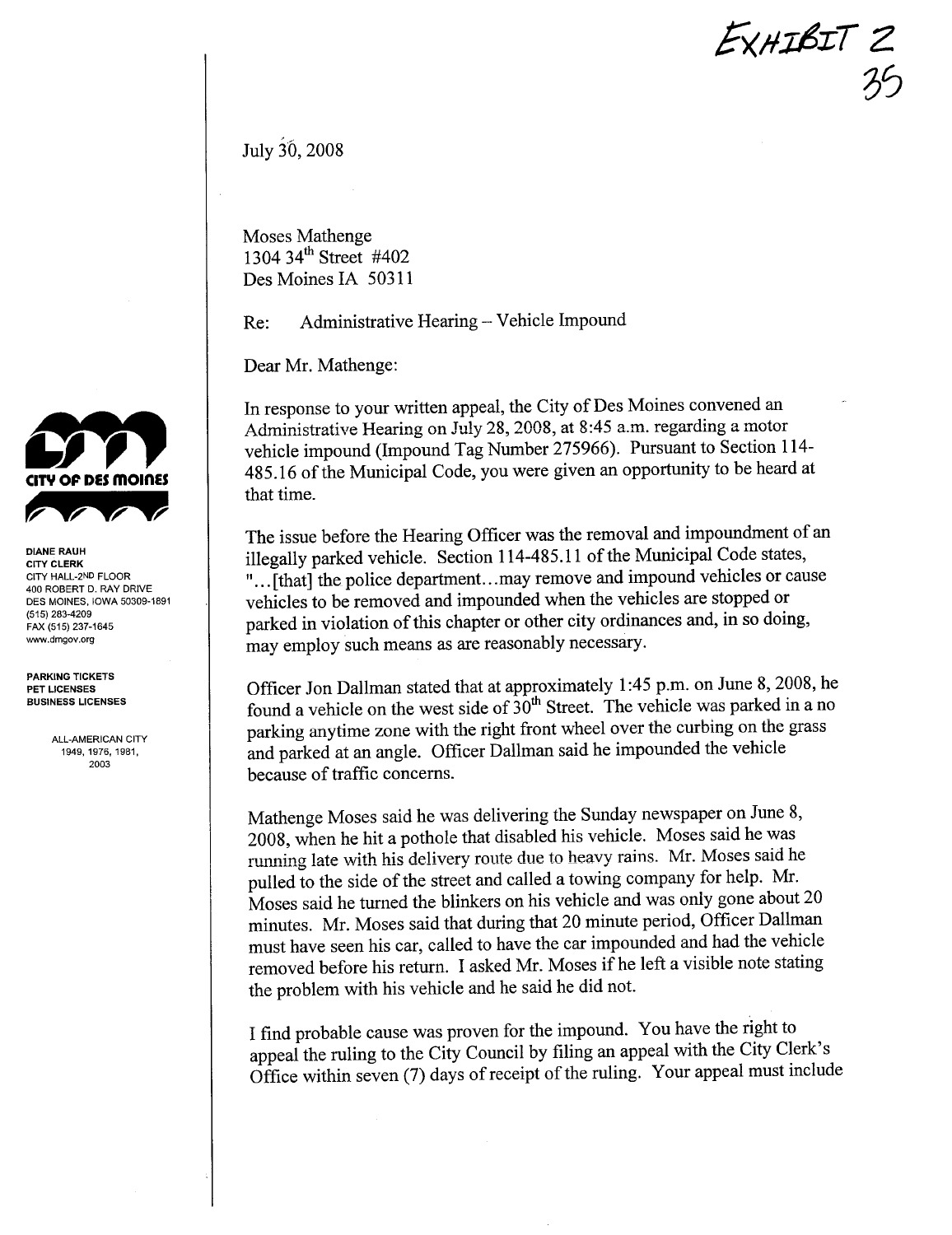Moses Mathenge July 30, 2008 Page Two

the reason upon which you are basing your appeaL. You are also responsible for payment of tickets #7048032 and 7048033.

If you have questions regarding an appeal, please call the City Clerk's Office at 283-4209.

Sincerely way Elbnn

Cc: Diane Rauh, City Clerk Major Rick Singleton, Police Deparment Linda Main, City Clerk's Office



DIANE RAUH CITY CLERK CITY HALL-2ND FLOOR 400 ROBERT D. RAY DRIVE DES MOINES, IOWA 50309-1891 (515) 283-4209 FAX (515) 237-1645 ww,dmgov.org

PARKING TICKETS PET LICENSES BUSINESS LICENSES

> ALL-AMERICAN CITY 1949, 1976, 1981, 2003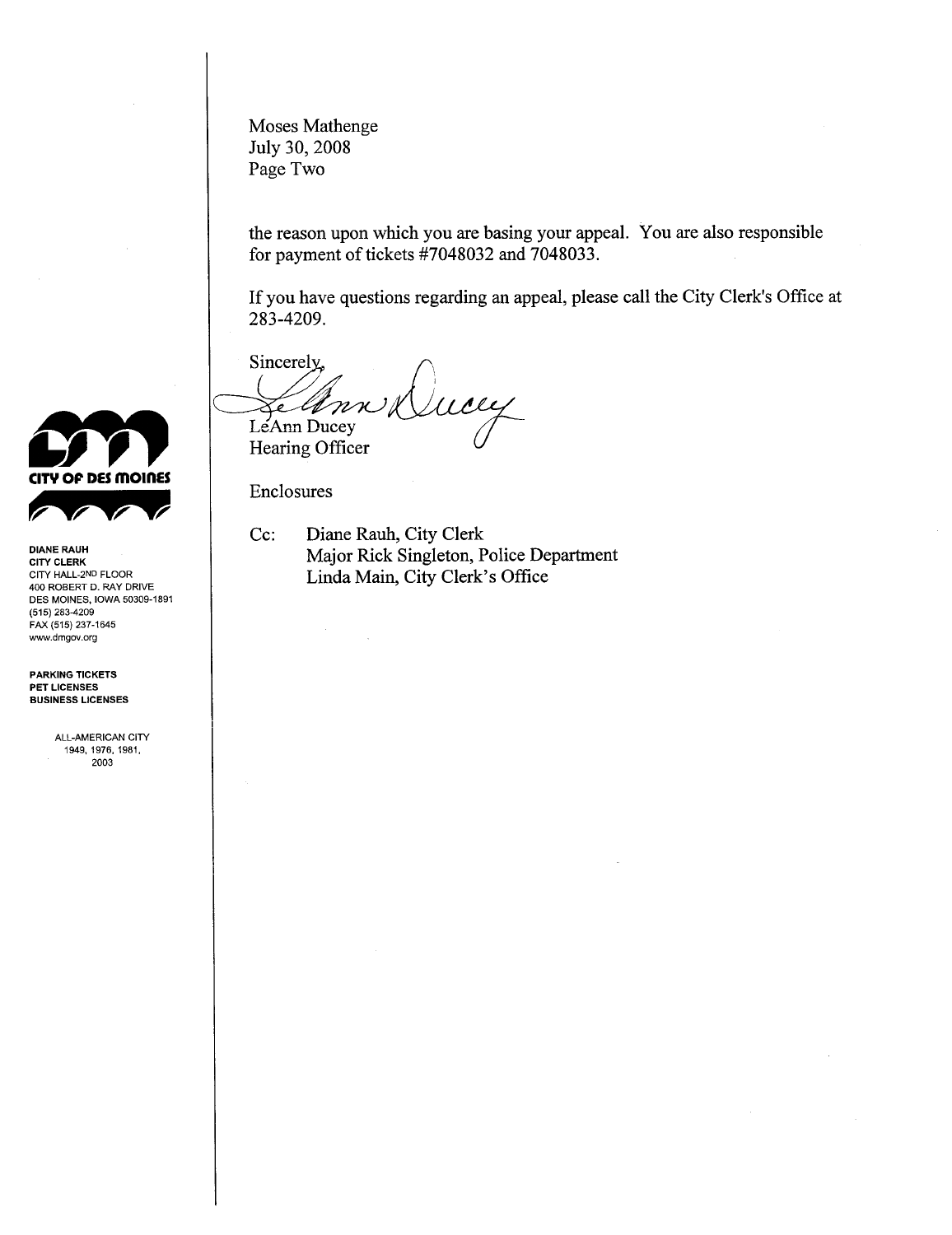$E$ XNIBIT 3  $\frac{25}{3}$ 

July $\cancel{\pi}$ , 2008  $\mathscr{Z}_{\infty}$  $97.2 \text{ m}$ .

Moses Mathenge 1304 34<sup>th</sup> Street #402 Des Moines IA 50311

RE: VEHICLE IMPOUND IMPOUND #275966 TICKET # 7048032 /

OFFICER: Jon Dallman  $\bigvee$ 

DATE: TIME:

~,l NOTES: 13:45 pri fac. Seption West side 30<sup>m</sup> SP

)

7<br>Noses Moses Northerge - raining Residey. On new American Car - 779-705 7<br>^ said he called then to come I help w/car - said<br>he was only gone from vehicle about 20 min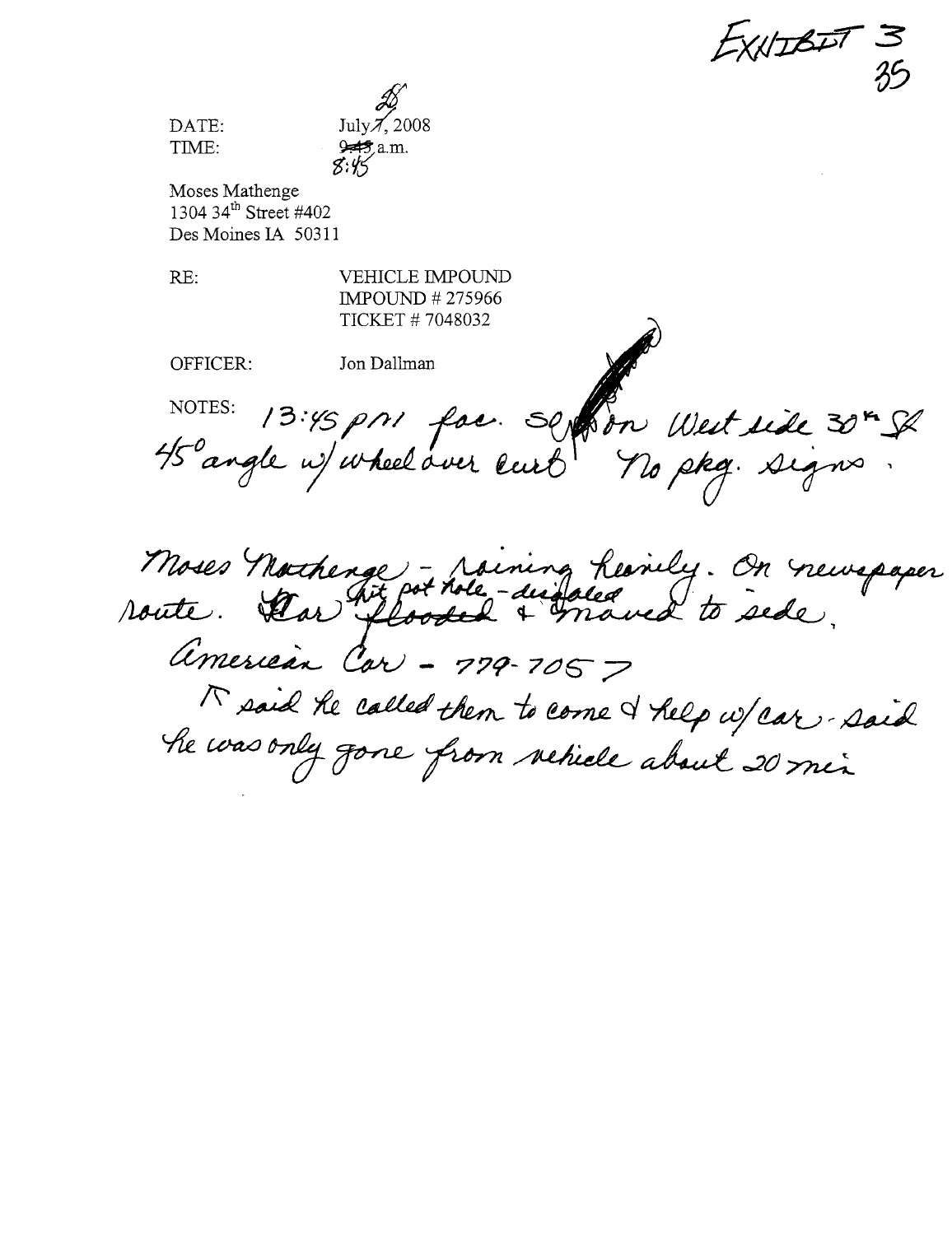$EXH$ IBIT 4  $35$ 

## ADMINISTRATIVE HEARING TRANSCRIT July 28, 2008 City v. Mathenge Vehicle Impound

HEARING OFFICER LEANN DUCEY: Good morning. My name is LeAnn Ducey and I am an Administrative Hearing Officer. It is 8:50 a.m. on July 28, 2008 and we are conducting an administration hearing on a vehicle impound. The appellant is Moses Mathenge. When I call you to give testimony today, please come up to the podium, speak into the microphone and state your full name and address for the record. You will then be sworn in. This is an informal hearing and to that matter the hearing is now open. Would the representative from the City please come forward, identify yourself and present any information you have pertaining to this hearing. Please state your name.

OFFICER JON DALLMAN: My name is Jon Michael Dallman.

HEARING OFFICER LEANN DUCEY: Please raise your right hand. Do you Officer Jon Michael Dallman, swear or affrm the testimony you are about to give is the truth, the whole truth and nothing but the truth?

OFFICER JON DALLMAN: I do.

HEARING OFFICER LEANN DUCEY: Go ahead.

OFFICER JON DALLMAN: And, a...

HEARING OFFICER LEANN DUCEY: Just tell why you're here today.

OFFICER JON DALLMAN: I am here today for an impound that I did. It was 13:45 in the afternoon on, I don't have the date with me.

HEARING OFFICER LEANN DUCEY: Okay.

OFFICER JON DALLMAN: It was a vehicle that was facing southbound on the west side of 30<sup>th</sup> Street and that side of the street had no parking signs all along it. The vehicle was parked at approximately 45° angle with the right wheel over the curb onto the park and I cited the vehicle for parking in a no parking zone and also being parked illegally and called for an impound to get the vehicle off the street as I felt it was, it was unsafe in the manner that it was parked.

HEARING OFFICER LEANN DUCEY: Okay. Thank you very much. Sir. Please state your name and address.

MOSES MATHENGE: My name is Moses and my address is....

HEARING OFFICER LEANN DUCEY: What's your last name?

MOSES MATHENGE: "Mathenge."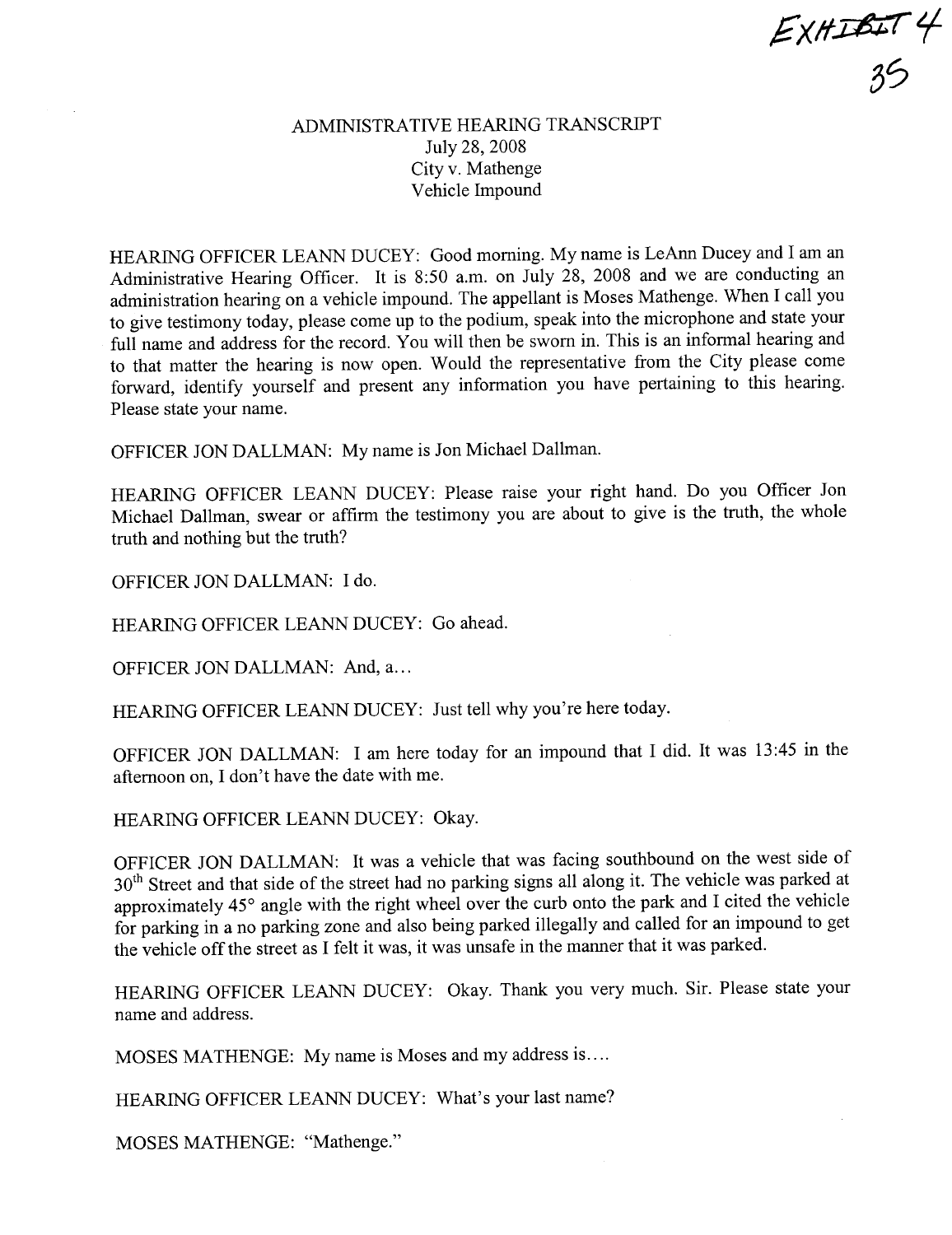HEARING OFFICER LEANN DUCEY: Pronounce it please.

MOSES MATHENGE: Mathenge.

HEARING OFFICER LEANN DUCEY: Okay.

MOSES MATHENGE: And my address is 1304 24<sup>th</sup> Street.

HEARING OFFICER LEANN DUCEY: Please raise your right hand. Do you Moses Mathenge, swear or affirm the testimony you are about to give is the truth, the whole truth and nothing but the truth?

MOSES MATHENGE: Yes so. Yes please.

HEARING OFFICER LEANN DUCEY: Okay. Go ahead and tell me why you're here today.

MOSES MATHENGE: Uh, on the said date. It was very heavy. It was raining heavy. It was a Sunday morning. It was raining heavy. I was on my usual route distributing newspapers and I couldn't distribute the paper on time because of the heavy rains so I was doing it during the day. And, a, when I came across the address where the Officer impounded the car, that is actually one of the houses where I was supposed to be serving the newspaper. I reversed and hit a curb, hit a pothole which was full of water and I couldn't see it and I reversed to the house where I was supposed to distribute the newspaper. I pushed the car when it stalled and pushed it all the way off the road on the curb all by myself. Then, a, I left the car for like, uhm, 20 minutes and called for a tow truck because I needed help more than a punishment. But by the time 1. came back I didn't find the car. I didn't find no warning. I didn't find any notice. But the car was off the road. It was all the way parked onto the, it was clear over the park, curb on the grass.

HEARING OFFICER LEANN DUCEY: Okay.

MOSES MATHENGE: The Officer give me two tickets and, uhm, the Officer say that I had parked, I had double parked in an area where it was not supposed to be parked. I don't know what the Officer meant by double parking where it was not supposed be, it was supposed to be a no parking in the first place. And then, uh, he went ahead and gave me another ticket for parking on the wrong side and, uhm, I feel I needed help more than punishment.

HEARING OFFICER LEANN DUCEY: Did you leave any kind of a note with your vehicle that there was a problem and that you would be returing soon?

MOSES MATHENGE: Yes.

HEARING OFFICER LEANN DUCEY: You left a note on your vehicle?

MOSES MATHENGE: Yes. My hazard lights were on and I had to push the car all the way off the road. It was not on the road. It was on a Sunday and it's a dead end street. There are like, uhm, six houses on that street. It's a dead end. That is the very house that I had just served the newspaper when I hit a pothole on the road and my car stalled in the rains.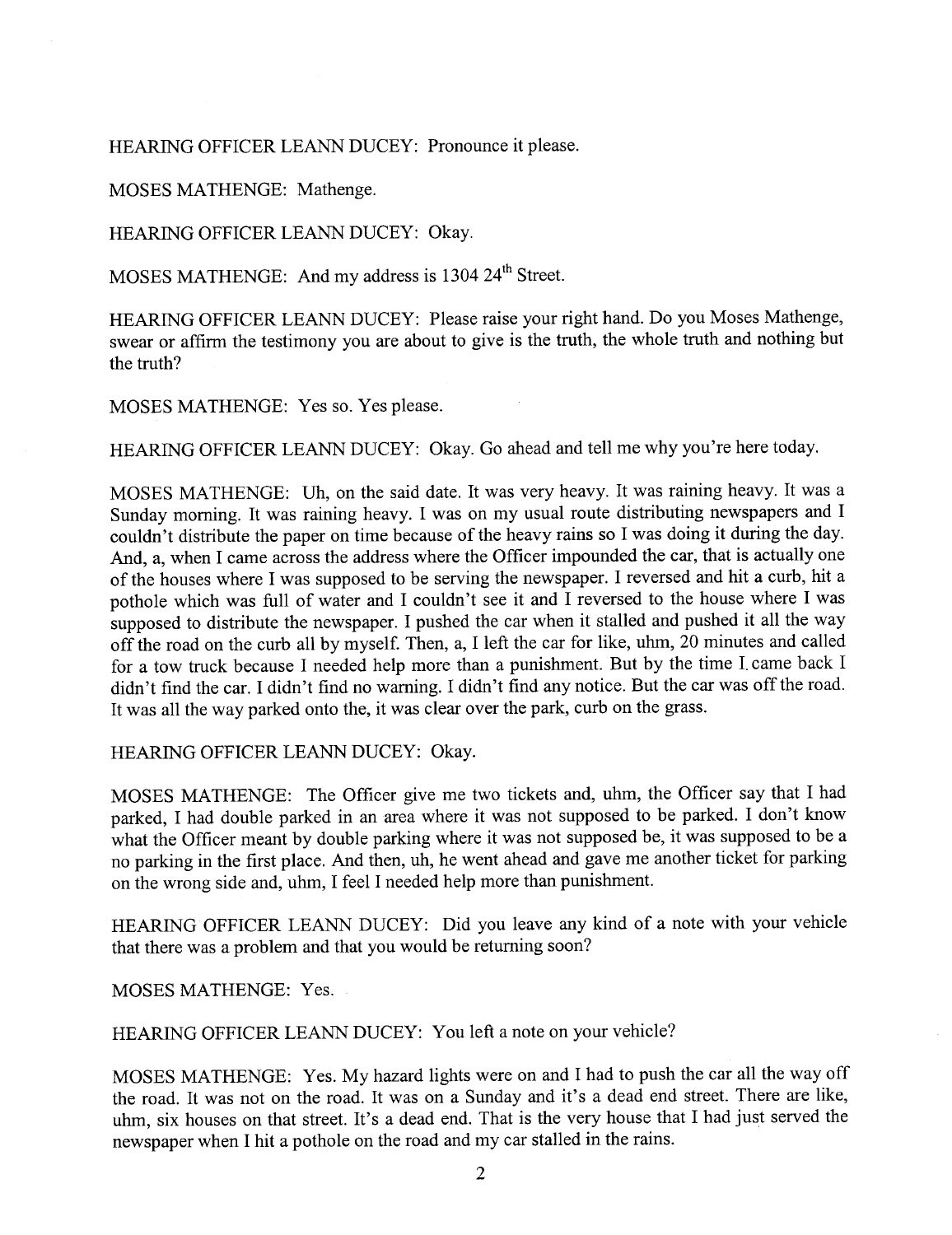HEARING OFFICER LEANN DUCEY: Okay. What time, 1:45 in the afternoon seems awfully late to be delivering a Sunday newspaper.

MOSES MA THENGE: Yes, but it rained heavy and I could not do the paper because it was one of those weekends when you were having floods all over so I had to stop my newspaper route until that time.

HEARING OFFICER LEANN DUCEY: I never had my newspaper delivered late because of the rain.

MOSES MATHENGE: That time we were free to deliver newspapers late because of the rains. Even our pickup collection had to be changed from the downtown because it was flooded awfuL.

HEARING OFFICER LEANN DUCEY: Okay. Alright. Uhm, you say you had your hazard lights on, but did you, what, what time did you leave the car? You say you were only gone 20 minutes and in the 20-minute time are you saying an Officer was there. Had a tow truck come and the car was gone before you got back?

MOSES MATHENGE: Uh, I left the car for approximately 20 minutes because I had to walk and go get help. I called a tow truck myself. But by the time I got back there, there was no car.

HEARING OFFICER LEANN DUCEY: Okay. But you're saying you were only gone for 20 minutes?

MOSES MATHENGE: Uh, I walked for, it could have been a little longer than that because it was still, it had stopped raining but I had to walk a little, like 15 blocks to my house.

HEARING OFFICER LEANN DUCEY: Okay. Did you bring any proof with you today that you had contacted a tow truck to have them come?

MOSES MATHENGE: I have here, got a contact of the tow truck who came who ended up to be the person who towed the car now from the junk yard, what you call that place.

HEARING OFFICER LEANN DUCEY: From the impound.

MOSES MATHENGE: Yeah, from the impound where it was taken.

HEARING OFFICER LEANN DUCEY: Okay. This is the tow truck, uh, number that you called originally to come and help you.

MOSES MATHENGE: Yes, to come and help me from that position.

HEARING OFFICER LEANN DUCEY: Okay.

MOSES MATHENGE: Now he ended up, he ended up helping me get the car from Owen Crist or somewhere it was taken.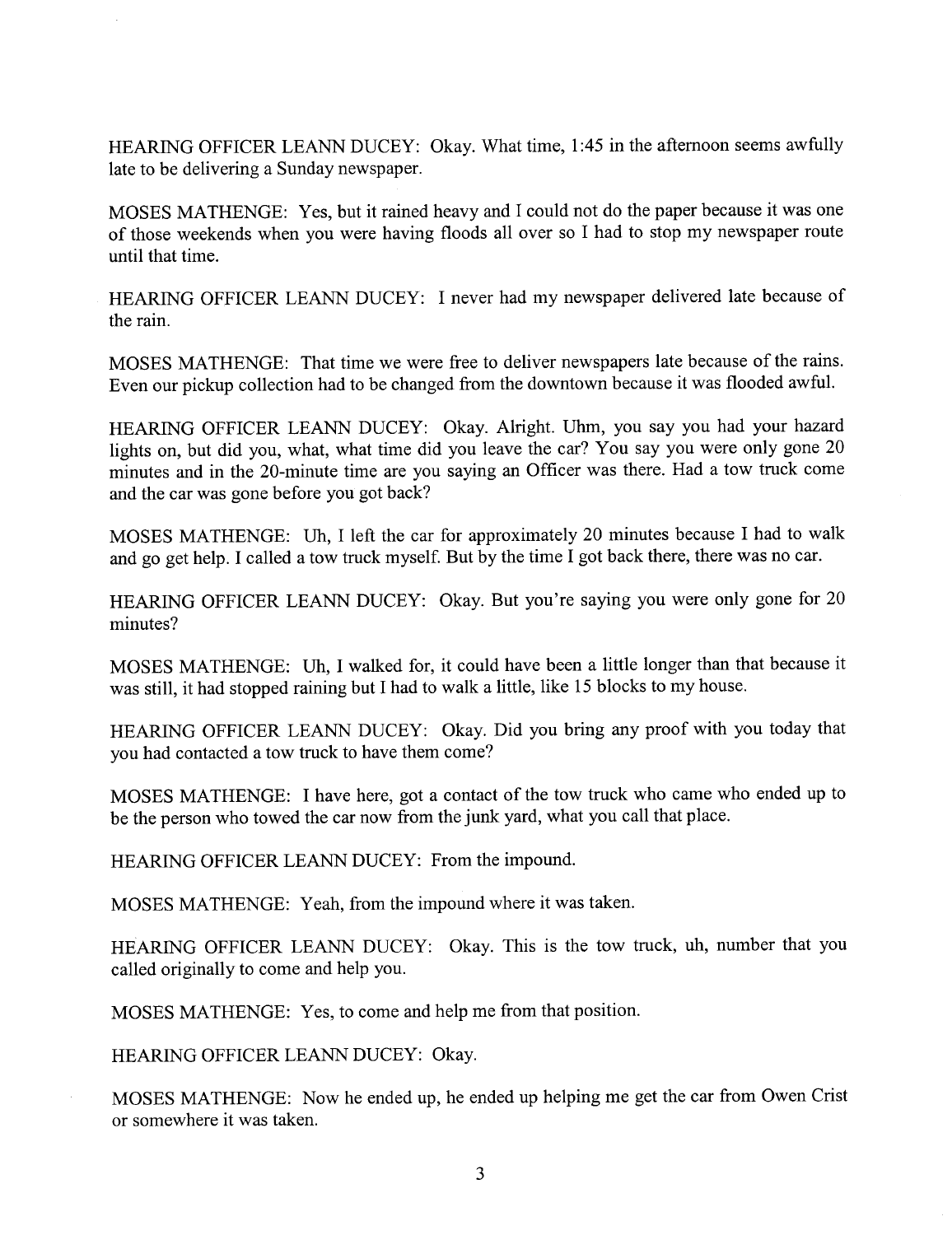HEARING OFFICER LEANN DUCEY: Okay. What's the name of the tow truck place?

MOSES MATHENGE: It's American Car Wholesale.

HEARING OFFICER LEANN DUCEY: And the phone number there?

MOSES MATHENGE: The phone number is 515-779-7057.

HEARING OFFICER LEANN DUCEY: Okay. Okay.

MOSES MATHENGE: And the address is in question I have it in my office.

HEARING OFFICER LEANN DUCEY: Okay. I, I can, I think there is only one office of them. Okay. Do you have anything additional to present today?

MOSES MATHENGE: As in?

HEARING OFFICER LEANN DUCEY: Do you have anything else you want to tell me about today?

MOSES MATHENGE: The impound cost me a lot of suffering, money and time and cause I had to come for hearing the first time. I receive, I did not receive the mail on time. The one which was giving me the hearing date and I came running downtown after calling in.

HEARING OFFICER LEANN DUCEY: Okay. Right. And that's, you know, this, it was continued to today so that's no problem. Okay. So, uhm, Officer Dallman, do you have anything further to present today?

JON DALLMAN: No ma'am.

HEARING OFFICER LEANN DUCEY: Okay. I'm not going to make a ruling today. I'm going to review what the information that has presented to me and probably later this week you will receive my ruling through the, uh, mail. Upon receipt that will be my final administrative decision. Should you disagree you do have the right to file an appeal with the City Council. Thank you very much everyone for coming in.

I, Renae Lampkin, certify that I transcribed the minutes of the July 28, 2008 Administrative Hearing pertaining to City v. Mathenge regarding a vehicle impound.

Renae Lampkin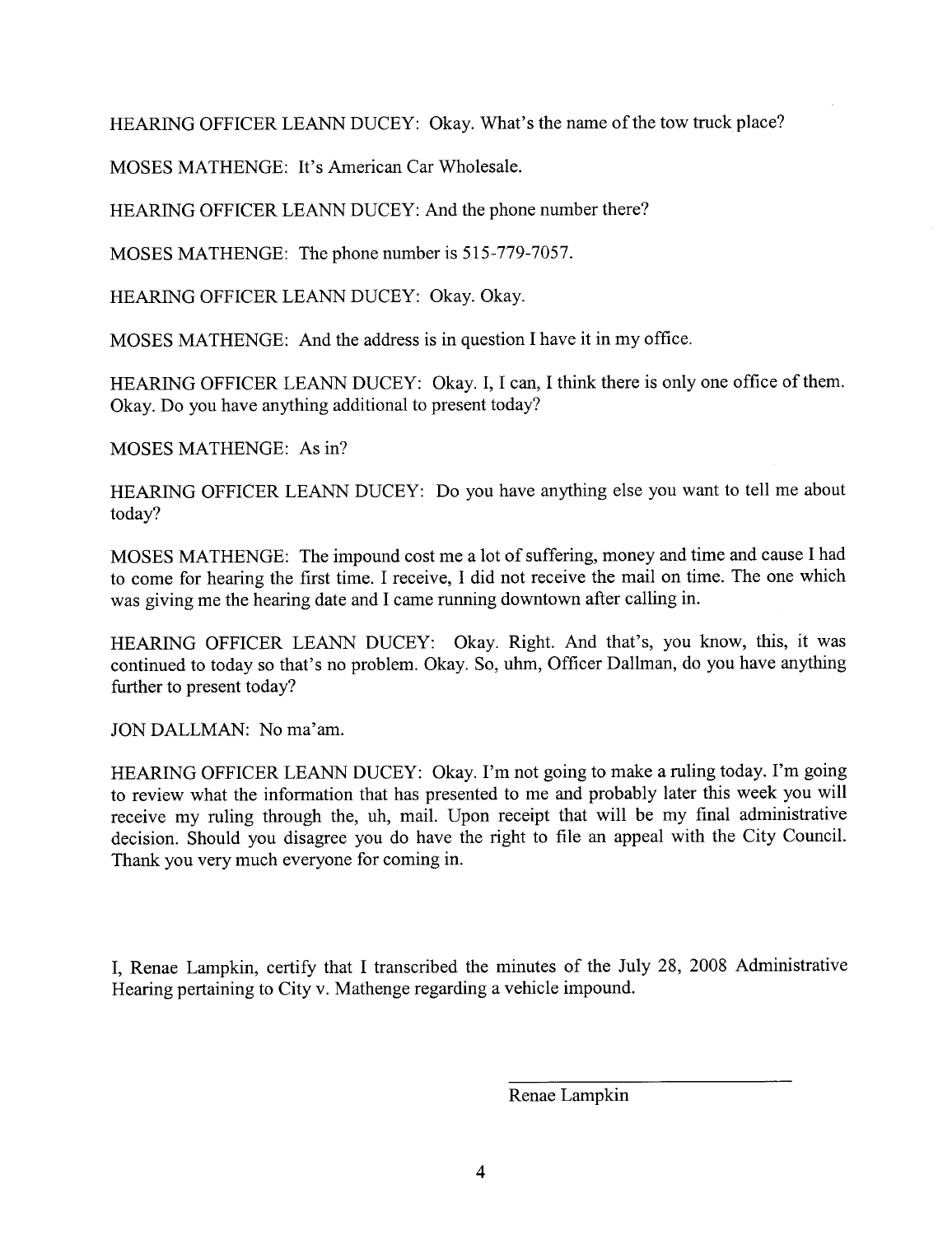EXAIBIN

## **City of Des Moines Request for Administrative Hearing**

ليرد

(File in the City Clerk's Office within 10 days of mailing of the notice of impoundment)

#### **Please print or type**

I hereby request an administrative hearing pursuant to Chapter 114-485.15 of the Municipal Code of the City of Des Moines. This hearing process applies only to vehicles which have been impounded for illegal parking. My vehicle was impounded on  $\frac{06}{14}$   $\frac{08}{14}$ . case number and/or tag number  $\frac{08-20234}{14}$ . Reason for appeal: JWAS DOING MY REGULAR NEWSPAPER<br>DELIVERY FOR THE DESMOINES REGISTER ON THAT RAINY SUNDAY: THE ADRESS ON RECORD WHERE THE<br>IMPOUND OCCURED IS ONE OF THE MOUSES WHERE I PELIVER THE NEWS PAPER, AMONG DIMERS ON THE SAME STREET.

I understand that my failure to attend my scheduled hearing will be deemed a waiver of my rights to such a hearing.

03/70/08

 $SISSSH U6ZI$ <br>Daytime Telephone

Attach to this form a copy of the Customer's Invoice for the towing charge. You may also provide copies of maps, drawings, or photographs which support your case.

 $\frac{M M h}{\text{Sianature}}$ 

 $MATHENGE$   $MOSES$ <br>Print Name

 $1304$   $34^{14}$   $57$   $77$   $402$ 

 $Df5MOINf5$   $TH5O311$ 

Caution: Any statement made on this form may constitute an admission on your part.

Return the white copy of this form to the City Clerk's Office, 400 East First Street, Des Moines, IA 50309. Retain the yellow copy for your files. If you have any questions, call 283-4209.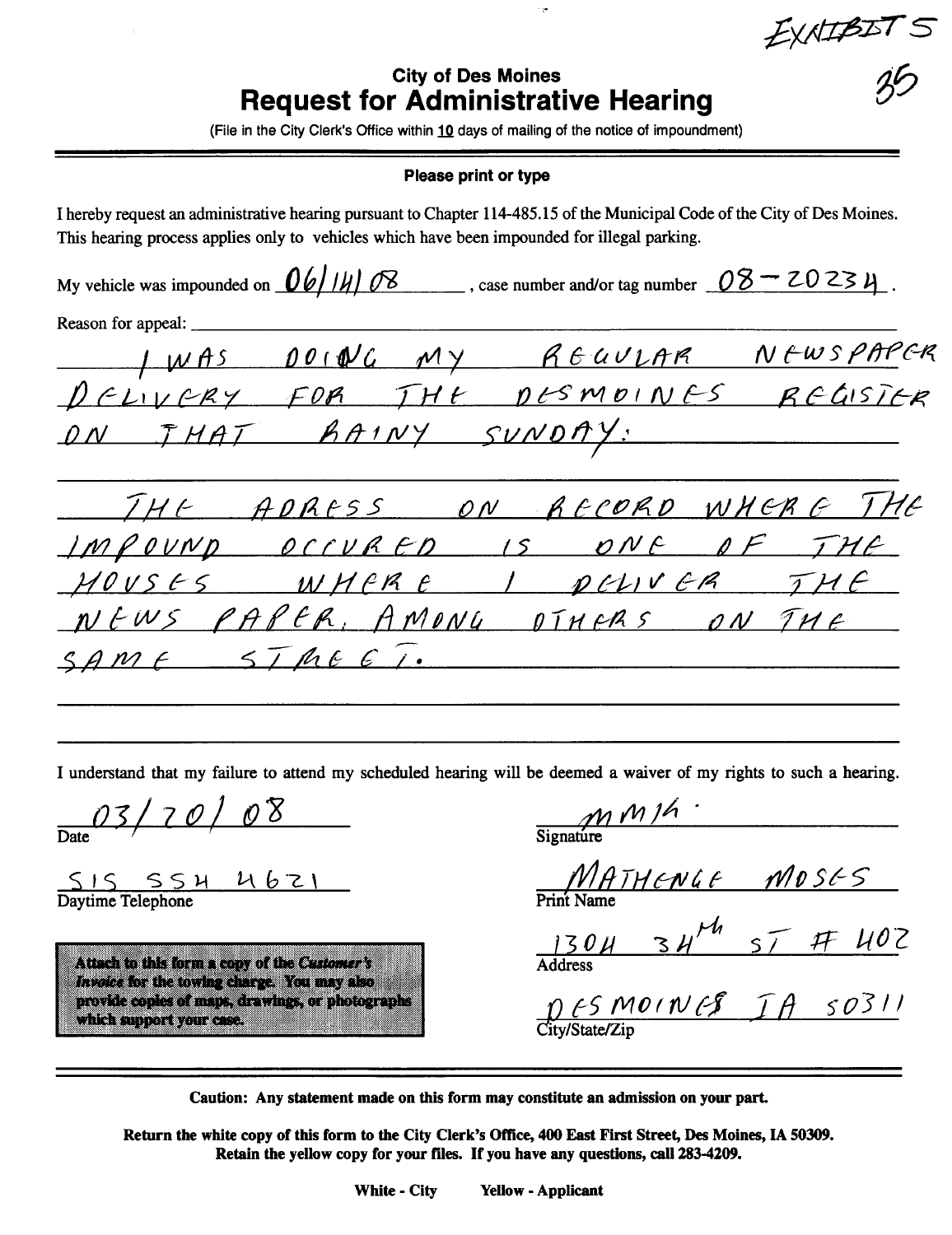CITY OF DES MOINES DEPARTMENT OF POLICE ADMINISTRATIVE SERVICES DIVISION

| <b>RECIEVED FROM</b>               | Moses Mathenac                                                                                                                                                                                                                                                                                                                                                                                                                                                                                                                   |
|------------------------------------|----------------------------------------------------------------------------------------------------------------------------------------------------------------------------------------------------------------------------------------------------------------------------------------------------------------------------------------------------------------------------------------------------------------------------------------------------------------------------------------------------------------------------------|
| $CASH$ $\chi$<br>CHECK L<br>CREDIT | DOLLARSS 2000<br><b>RECEIPT FOR A</b><br>COPY OF:                                                                                                                                                                                                                                                                                                                                                                                                                                                                                |
|                                    | POLICE CASE REPORT; (\$5.00 ea.)<br>LOSS VERIFICATION REPORT; (\$5.00 ea.)<br>ARREST RECORD; (\$5.00 ea.)<br>ACCIDENT REPORT; (\$5.00 ea.)<br>PHOTO'S on CD; (\$15.00 ea.)<br>BLANK VIDEO TAPE/CD FOR REQUESTED RECORDING; (\$5.00 ea.)<br>TRIP LOG; (\$5.00 ea.)<br>DISPATCH TAPE RECORDING; (\$15.00 ea.)<br>JAIL VIDEO RECORDING; (\$15.00 ea.)<br>IN-CAR VIDEO RECORDING; (\$15.00 ea.)<br>IMPOUND FEE; (\$20.00 ea.)<br>FINGERPRINT FEE; (\$10.00 per card)<br>BOND PROCESSING FEE; (\$10.00 ea.)<br>MISCELLANEOUS;(\$5.00) |

AS PROVIDED FOR IN #5253 SECTION 39-10.01 AMENDED

للمحدان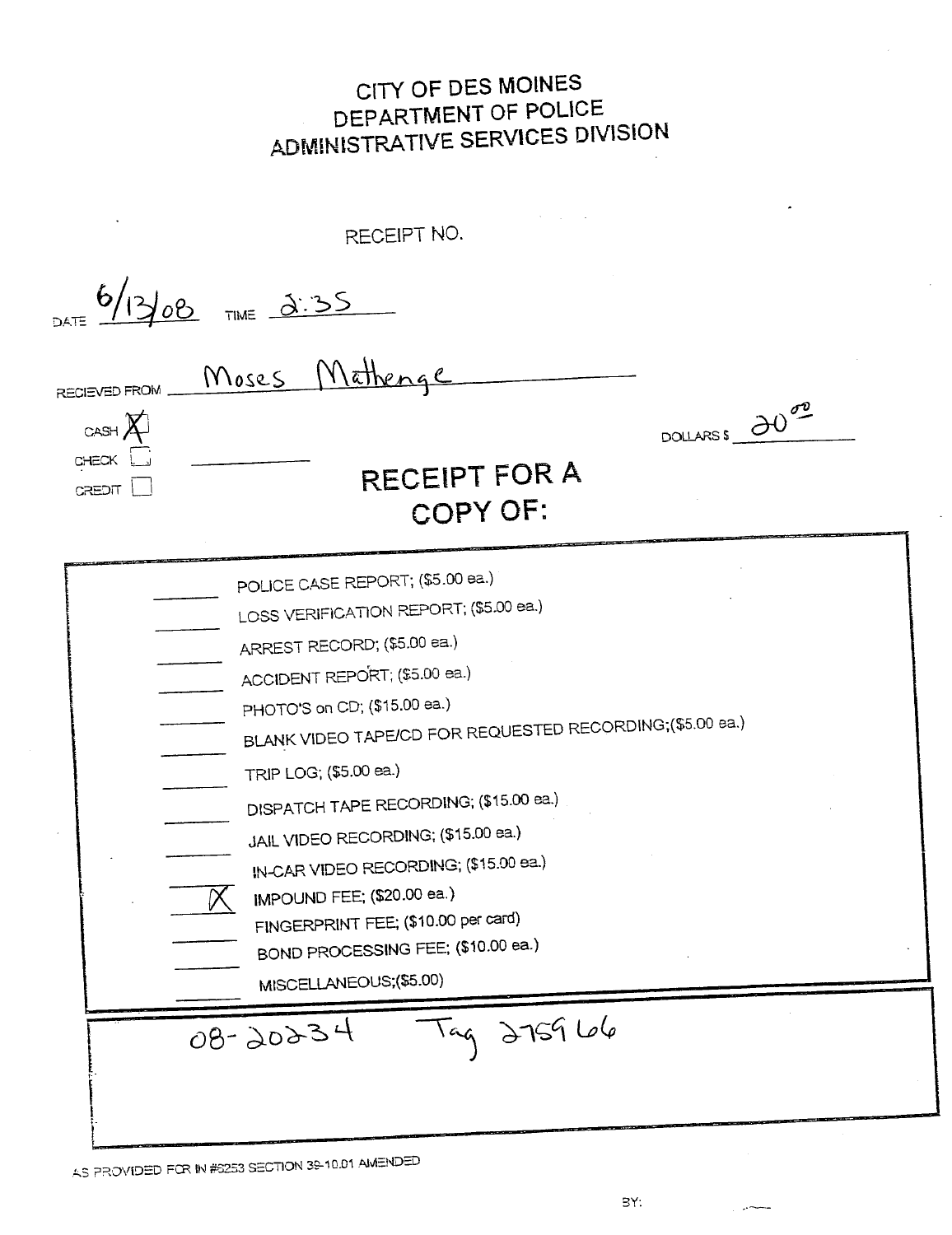

E

City of Des Moines, Iowa Police Department



# Notice of Impoundment

| Impound Tag Number:                                                   |                                                                                     | <sub>I</sub> Case Number / Control No. |
|-----------------------------------------------------------------------|-------------------------------------------------------------------------------------|----------------------------------------|
| Fees:<br>I Impound Preservation Fee:<br>\$20<br>Other Fees:<br>Total: | I How were fees paid?<br>$\mathsf{Cash}\square$<br>, Check $\Box$<br>Credit Card F1 | Receipt Number:                        |

If your vehicle and the personal property contained within, was impounded for being stopped or parked in violation of a City ordinance, you have a right, under City code 114-485.15 to an administrative hearing to determine whether there was probable cause to impound your vehicle.

To exercise this right, you must file a City of Des Moines Request for Administrative Hearing Form with the City Clerk's office, at east first and locust street, within ten days of the impoundment.

Should you request an administrative hearing, you may reclaim your motor vehicle by posting a bond in an amount sufficient to cover all charges attributable to the impoundment, preservation, and storage of the vehicle.

If, at the hearing, the hearing officer determines there was no probable cause to impound the vehicle, the bond shall be refunded upon presentation to the City Treasurer of a Certificate of No Probable Cause and the bond receipt

Should you not request a hearing, you may claim your motor vehicle from the impoundment contractor upon payment of all charges attributable to the impound venicle from the impoundment of the vehicle.

This is only a release, which entitles you to claim your vehicle and any personal property contained within from the Towing Contractor.The vehicle and any personal property contained within is not considered claimed until all towing and storage fees are paid to the Towing Contractor.

The issuance of this release does not automatically stop the accrual of storage fees.

### Impound Vehicle Release Des Moines, Iowa Police Department

Owen Crist Auto Body Service 221 Keosauqua Way Des Moines. Iowa 50309 Owerr Crist Auto Body Service<br>1221 Keosauqua Way<br>Des Moines, Iowa 50309<br>Phone: (515) 244-2171

Crow Tow 826 S.E. 21 Street Des Moines, Iowa 50317 Phone: (515) 276-9869

Vehicles may be claimed from 6:00 AM to 1 0:00PM Monday through Friday and from 8:00 AM to 4:00 PM weekends and holidays.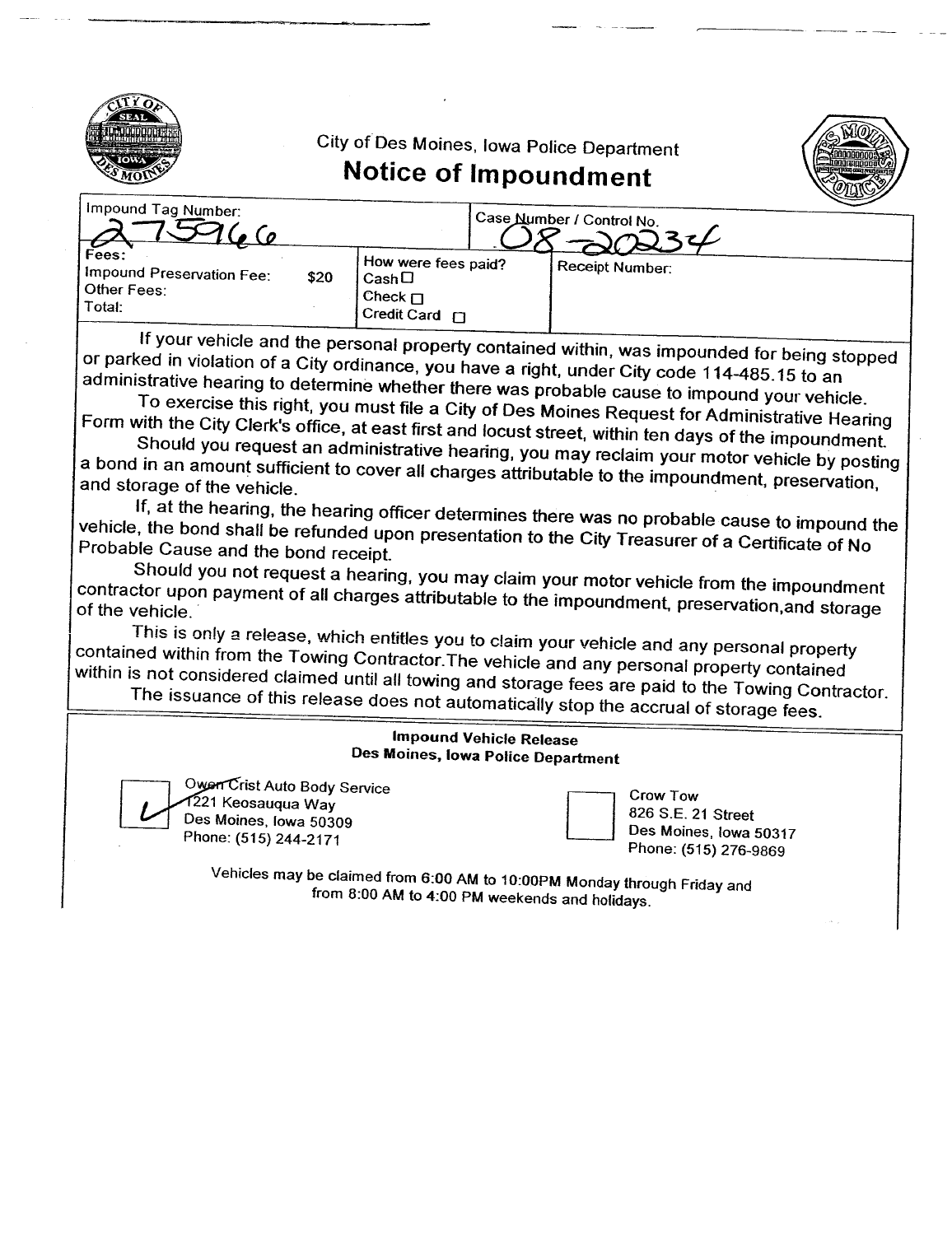#### NOTICE THAT A VEHICLE HAS BEEN IMPOUNDED

Des Moines, Iowa Police Department

To: Last Registered Owner: MOSES MATHENGE

Address: 1304 34TH ST #402, DSM, IA 50311

Lienholder (if any) :

Address: ,

Notice: The following motor vehicle was impounded on 6/8

Make: NISS Model: 4DR Year: 1993

License no.: 547TWE Vin: JN1EB31P4PU233088

This motor vehicle is being held at: Owen Crist Auto body Services, 1221 Keosauqua Way, Des Moines, IA (515) 244-2171

The trunk/storage compartment of this vehicle may not have been opened. The following personal property has been removed from this vehicle and is in the custody of the Des Moines Police Department, Property Management Section, East First and Court, Des Moines, Iowa

| Clothing | Tools | <b>Sporting Goods</b> | <b>Household Items</b> | Trunk Items (if any) |
|----------|-------|-----------------------|------------------------|----------------------|
|          |       |                       |                        |                      |
|          |       |                       |                        |                      |

Your vehicle and any personal property within it are declared abandoned. Pursuant to City Code 114-485.15 if your vehicle was impounded for illegal parking you have a right to an administrative hearing to determine whether there was probable cause to impound the vehicle and any personal property contained within the vehicle. To exercise this right, you must make a written demand for a hearing and provide this notice to the city clerk's office at 400 East First Street, Dec Moines, 14.50309 within ten (10) days of the mailing of this notice.

Should you request an administrative hearing, you may reclaim the motor vehicle by posting a bond in an amount sufficient to cover all charges attributable to the impoundment and storage of the vehicle. If, at the hearing, the hearing officer determines there was no probable cause to impound the vehicle, the bond shall be refunded upon presentation to the city treasurer of a certificate of no probable cause and the bond receipt.

You also have the right to reclaim the vehicle and personal property within ten (10) days from the date of mailing this notice upon paying of all towing, preservation and storage charges, if any, resulting from placing this vehicle in custody and upon payment of the costs of this notice, Your failure to exercise your right to reclaim the motor vehicle, and any personal property, within the time provided shall be deemed a waiver of all your right, title, claim, and interest in this vehicle and any personal property, and failure to reclaim is deemed consent to the sale of this vehicle and any personal property at a public auction or disposal of the vehicle to a demolisher and the disposal of the personal property by sale or destruction.

Any person claiming rightful possession of the vehicle or personal property contained in the vehicle who disputes the planned disposition of the vehicle or property or who disputes the assessment of fees and charges has a right to an evidentiary hearing. To exercise this right, you must make a written demand for a hearing and provide this notice to the city clerk's office at 400 East First Street, Des Momes, IA 50309 within ten (10) days of the mailing of this notice.

| 6/          | Des Moines Police Department |
|-------------|------------------------------|
| <b>Date</b> | Name of Police Authority     |

This notice should be brought to the Des Moines Police Department, East First and Court, Des Moines, Iowa 50309-4891, (515) 237-1575, in order to expedite the issuance ofa release receipt, before attempting to obtain your vehicle. An impound fee of \$20.00 will be paid to the Des Moines Police Department upon obtaining the release. This fee may be paid in the form of cash, Mastercard, or Visa.

 $By$ <sub>-----</sub>

Signature of officer and title Motor Vehicle Program Coordinator

When making inquiry or corresponding relative to the above vehicle, please refer to

Tag No. 275966 Case No. 08-20234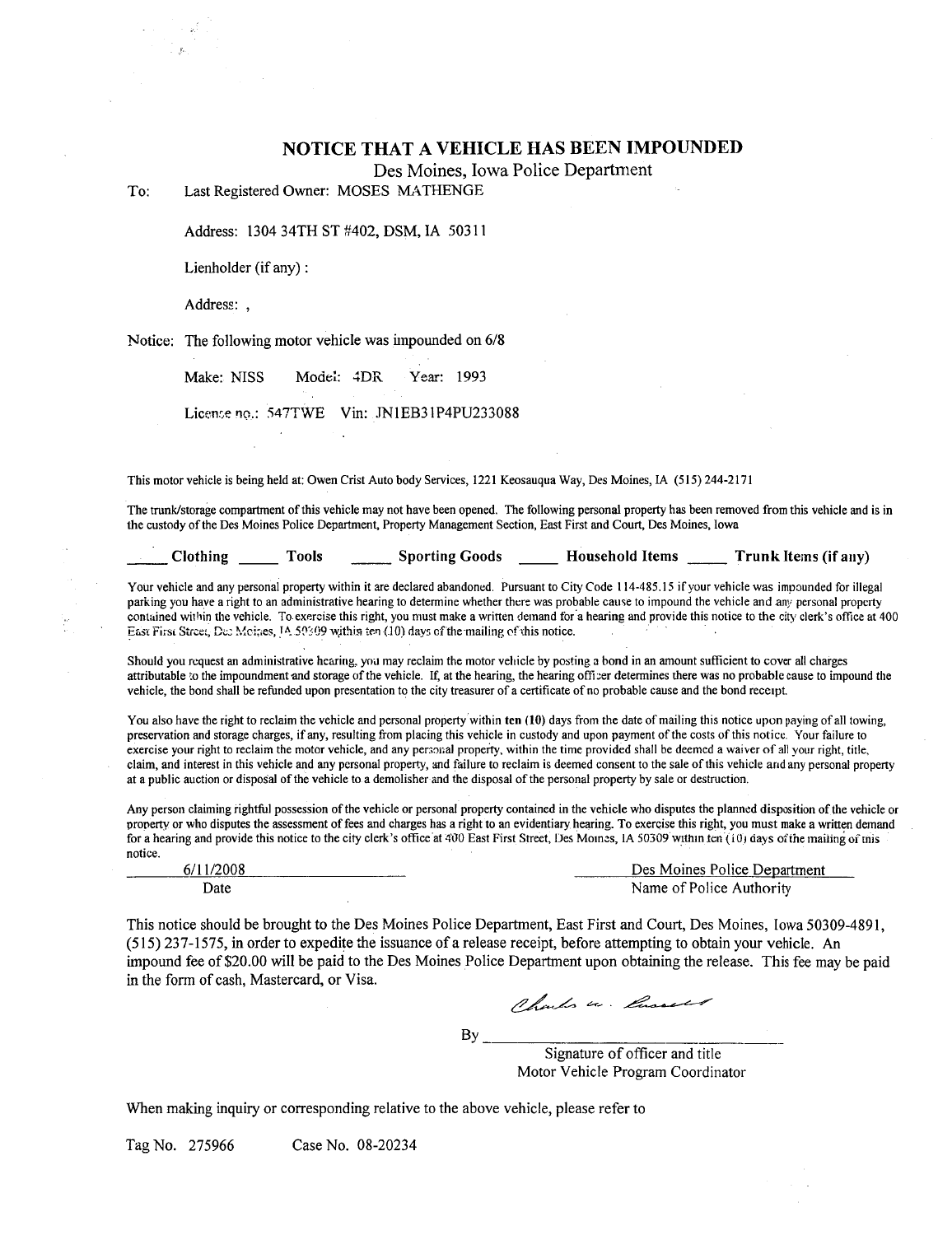|                 | <b>VEHICLE IMPOUND / RECOVERY REPORT</b><br><u>DES MOINES. IOWA POLICE DEPARTMENT</u> |                                                                    | 1. OWNERS NAME (LAST, FIRST, MIDDLE) | MATHENGE, MOSES KINGERI                                                                                         |                 |                    | 2. CASE NUMBER<br>98 - 2023- |
|-----------------|---------------------------------------------------------------------------------------|--------------------------------------------------------------------|--------------------------------------|-----------------------------------------------------------------------------------------------------------------|-----------------|--------------------|------------------------------|
| <b>16. BEAT</b> | 17. PROPERTY SHEE                                                                     |                                                                    |                                      | ownersADDRESS<br>1304 34 <sup>nt</sup> ST. #402, DSM                                                            | 4. RES. PHONE   |                    | 5. IMP. TAG NO.<br>275966    |
| 12              | $13.$ METHOD OF THEFT-JUMP WIRE, TOWED T19. KEYS LEFT ?                               |                                                                    | 8. WHERE FOUND ?                     |                                                                                                                 |                 |                    |                              |
|                 | N/A                                                                                   |                                                                    |                                      | $\frac{1}{100}$ m $\boxed{8}$ $\boxed{6}$ $\boxed{30}$ $\boxed{7}$ $\boxed{7}$ $\boxed{7}$ $\boxed{7}$          |                 | 7. DATE/TIME FOUND |                              |
|                 | 20. RESULTING DAMAGE OR STRIPPING                                                     |                                                                    |                                      | 8. WHY HELD ? ILL PARKING ASSN DET.                                                                             | ASSN TRAFFIC    |                    | STOLEN CAR                   |
|                 | NONE                                                                                  |                                                                    | DRIVER IN JAIL <b>D</b> ASSN NCU     |                                                                                                                 | SAFEKEEPING     | OTHER $\Box$       |                              |
|                 | 21. GENERAL CONDITION<br>FAIR                                                         | 22. MISSING ACCESSORIES?<br>VES NO DO                              |                                      |                                                                                                                 |                 |                    | <b>BODY</b><br>4D            |
|                 | 23. ARRESTS OR OFFENSES                                                               | <b>EXPLAIN IN NARRATIVE</b><br>(ARREST / SUMMONS #)                |                                      | SUBLICATION VEAR MAKE MODEL<br>10 LICENSE NO. STATE / VR. JULY 233088<br>12 TOWER TO 13. TOW DRIVER JULY 233088 |                 |                    |                              |
|                 | (1) NO PARK 116 114-600                                                               |                                                                    |                                      |                                                                                                                 |                 |                    |                              |
|                 | (2) NOT IN PERER SENCE   114-646                                                      |                                                                    |                                      |                                                                                                                 |                 |                    |                              |
|                 | $\overline{25}$                                                                       |                                                                    | O/C X<br>$\mathbf{r}$                | $\overline{L}$<br>NO PARKING ANYTIME/Morrison CLASSIFICATION                                                    |                 |                    |                              |
|                 | 24. IDENT NOTIFIED ?<br>YES I NO                                                      | CID NOTIFIED ?                                                     |                                      |                                                                                                                 |                 |                    |                              |
| 26. WITNESS     |                                                                                       |                                                                    | <b>RESIDENCE ADDRESS</b>             |                                                                                                                 |                 |                    | <b>BUS.PHONE</b>             |
|                 |                                                                                       |                                                                    |                                      |                                                                                                                 |                 |                    |                              |
|                 |                                                                                       |                                                                    |                                      |                                                                                                                 |                 |                    |                              |
| <b>ITEM</b>     |                                                                                       |                                                                    |                                      | 27. NARRATIVE: (1) CONTINUATION OF ABOVE ITEM NUMBERS INCLUDING ADDITIONAL INFORMATION AND WITNESSES.           |                 |                    |                              |
| NO.             |                                                                                       | (2) BRIEF DESCRIPTION OF INCIDENT INCLUDING COMPLAINT IF AVAILABLE |                                      |                                                                                                                 |                 |                    |                              |
|                 |                                                                                       |                                                                    |                                      |                                                                                                                 |                 |                    |                              |
|                 |                                                                                       |                                                                    |                                      | ON OR ABOUT OBJUNOOS AT APPROXIMATELY 1345 VEHICLE WAS                                                          |                 |                    |                              |
|                 |                                                                                       |                                                                    |                                      | FOULD PARKED IN A NO PARKING ANYT ME ZONG NITH TAK                                                              |                 |                    |                              |
|                 |                                                                                       |                                                                    |                                      |                                                                                                                 |                 |                    |                              |
|                 |                                                                                       |                                                                    |                                      | RIGHT FRONT WHEEL OVER THE CURBING ON THE GRASS AND                                                             |                 |                    |                              |
|                 |                                                                                       |                                                                    |                                      |                                                                                                                 |                 |                    |                              |
|                 |                                                                                       |                                                                    |                                      |                                                                                                                 |                 |                    |                              |
|                 |                                                                                       |                                                                    |                                      | THERE WAS NOTHING of VALUE NOTED IN THE VEHICLE.                                                                |                 |                    |                              |
|                 |                                                                                       |                                                                    |                                      |                                                                                                                 |                 |                    |                              |
|                 |                                                                                       |                                                                    |                                      |                                                                                                                 |                 |                    |                              |
|                 |                                                                                       |                                                                    |                                      |                                                                                                                 |                 |                    | 50777                        |
|                 |                                                                                       |                                                                    |                                      |                                                                                                                 |                 |                    |                              |
|                 |                                                                                       |                                                                    |                                      |                                                                                                                 |                 |                    |                              |
|                 |                                                                                       |                                                                    |                                      |                                                                                                                 |                 |                    |                              |
|                 |                                                                                       |                                                                    |                                      |                                                                                                                 |                 |                    |                              |
|                 |                                                                                       |                                                                    |                                      |                                                                                                                 |                 |                    |                              |
|                 |                                                                                       |                                                                    |                                      |                                                                                                                 |                 |                    |                              |
|                 |                                                                                       |                                                                    |                                      |                                                                                                                 |                 |                    |                              |
|                 |                                                                                       |                                                                    |                                      |                                                                                                                 |                 |                    |                              |
|                 |                                                                                       |                                                                    |                                      |                                                                                                                 |                 |                    |                              |
|                 |                                                                                       |                                                                    |                                      |                                                                                                                 |                 |                    |                              |
|                 |                                                                                       |                                                                    |                                      |                                                                                                                 |                 |                    |                              |
|                 |                                                                                       |                                                                    |                                      |                                                                                                                 |                 |                    |                              |
|                 |                                                                                       |                                                                    |                                      |                                                                                                                 |                 |                    |                              |
|                 |                                                                                       |                                                                    |                                      |                                                                                                                 |                 |                    |                              |
|                 |                                                                                       |                                                                    |                                      |                                                                                                                 |                 |                    |                              |
|                 | 28. REPORTING OFFICER                                                                 |                                                                    | <b>IDENT NO.</b>                     |                                                                                                                 |                 |                    |                              |
|                 | TAUMAN                                                                                |                                                                    | 5063                                 |                                                                                                                 |                 |                    | CONTINUE NARRATIVE ON BACK   |
|                 | <b>OND OFFICER</b>                                                                    |                                                                    | <b>IDENT NO</b>                      |                                                                                                                 | <b>DISPATCH</b> |                    |                              |
|                 | 29. SUPERVISOR APPROVING                                                              |                                                                    |                                      | 32. RADIO BROADCAST BY                                                                                          |                 |                    |                              |
|                 |                                                                                       |                                                                    | <b>REVIEWER</b>                      | <b>DISPATCHER#</b>                                                                                              | 33. DATE        |                    | 34. TIME                     |
|                 | $AT20 -$<br>30. INVESTIGATION STATUS                                                  | 4225                                                               |                                      | 35.                                                                                                             | <b>OPERATOR</b> |                    | DATE / TIME                  |
|                 | <b>L</b> OPEN                                                                         | <b>SUSPENDED</b>                                                   | CLOSED                               | <b>CANCEL</b>                                                                                                   |                 |                    |                              |
|                 | 31. CLEARANCE CLASSIFICATION<br>$\Box$ UNFOUNDED $\Box$ CLEARED BY ARREST             |                                                                    | EXCEPT. CLEARED                      | <b>IOWA</b>                                                                                                     |                 | <b>NCIC</b>        |                              |

 $\hat{\phi}$  , and

70-129-3 (Rev. April. 1998)

 $\mathbb{R}^3$ 

 $\sim$   $\sim$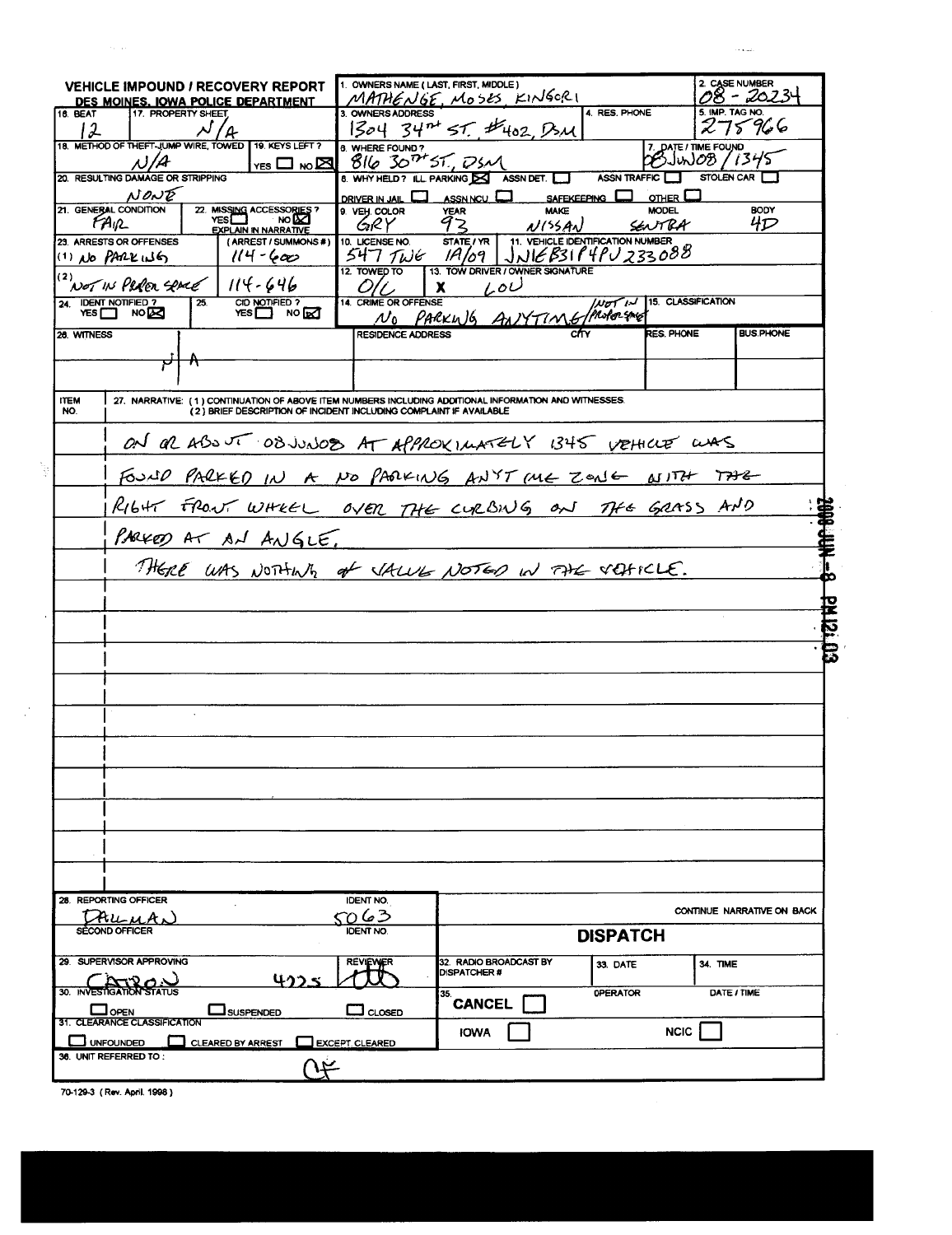| Impound Tag # $275966$<br>7048032                                                                                                                                                                                                            | - 20234<br>Case Number                                                                              |             |
|----------------------------------------------------------------------------------------------------------------------------------------------------------------------------------------------------------------------------------------------|-----------------------------------------------------------------------------------------------------|-------------|
| CITY OF DES MOINES NON-MOVING TRAFFIC VIOLATION NOTICE OF FINE CITATION-COMPLAINT IN THE IOWA DISTRICT COURT FOR POLK COUNTY                                                                                                                 |                                                                                                     |             |
| Scheduled Violations Office Des Moines, Iowa; City of Des Moines, A Municipal Corporation,<br>Plaintiff vs:                                                                                                                                  | Defendant did violate the following section of the Municipal Code of the City of Des Moines, lowa   |             |
| Defendants Name MITHENGE MOSES KINGQ21                                                                                                                                                                                                       | <b>OFFENSE</b>                                                                                      | <b>FINE</b> |
| $1304$ $34^{\circ}$ 57 $#$ $22$                                                                                                                                                                                                              | <b>OVERTIME PARKING</b><br>AFTER 30 DAYS REMIT ADDITIONAL \$5.00                                    | \$10        |
| $2IP$ 503 11<br>$\cos\left(\frac{1}{2}\right)$ $\cos\left(\frac{1}{2}\right)$<br>State $\frac{1}{4}$                                                                                                                                         | <b>ILLEGAL PARKING</b><br>AFTER 30 DAYS REMIT ADDITIONAL \$5.00                                     | \$15        |
| Vehicle License# $547$ $706$<br>$\mathfrak{a}\mathfrak{c}$<br>2 Door<br>Yr.<br>Mo.<br><b>State</b><br>4 Door                                                                                                                                 | <b>HANDICAPPED PARKING</b><br><b>SECTION 114-616</b><br><b>FINE: \$100.00</b>                       | \$20        |
| Make NILSAN<br>Color $6/2$ Y<br>Truck<br>Van<br>$VIN H (H respectively)$ $M168319410733083$                                                                                                                                                  | <b>ILLEGAL OFF-STREET PARKING:</b><br><b>FINE: \$40.00</b><br>AFTER 30 DAYS REMIT ADDITIONAL \$5.00 | \$25        |
| The undersigned states that on or about:<br>AM<br>0ic                                                                                                                                                                                        | SECTION 114-361.02 (a) (Without permission)<br>SECTION 114-361.02 (b) (Front yard parking)          | \$30        |
| $\mathbf{X}$<br>Mo.<br>Dav<br>Year<br>PM<br>$30"$ ST $\bigodot$ $M$<br>At or Near:<br>Offense                                                                                                                                                | $1/4 - 600$<br>DACK, 16<br>City Code Violation                                                      | \$35        |
| $\varGamma$<br>In the City of Des Moines Polk County, lowa.<br>In the City of Des Moines Warren County, Iowa.<br>(Top copy Clerk's office, Copy #2 Officer, Copy #3&4 Defendant)<br><b>Officer's Signature</b><br>tura descrita internazione | 5,063<br>I.D. Number                                                                                | S40         |

 $\label{eq:2.1} \frac{1}{\sqrt{2\pi}}\int_{\mathbb{R}^3}\frac{1}{\sqrt{2\pi}}\int_{\mathbb{R}^3}\frac{1}{\sqrt{2\pi}}\int_{\mathbb{R}^3}\frac{1}{\sqrt{2\pi}}\int_{\mathbb{R}^3}\frac{1}{\sqrt{2\pi}}\int_{\mathbb{R}^3}\frac{1}{\sqrt{2\pi}}\int_{\mathbb{R}^3}\frac{1}{\sqrt{2\pi}}\int_{\mathbb{R}^3}\frac{1}{\sqrt{2\pi}}\int_{\mathbb{R}^3}\frac{1}{\sqrt{2\pi}}\int_{\mathbb{R}^3}\frac{1$ 

 $\label{eq:2.1} \mathcal{L}(\mathcal{L}^{\text{max}}_{\mathcal{L}}(\mathcal{L}^{\text{max}}_{\mathcal{L}}(\mathcal{L}^{\text{max}}_{\mathcal{L}}(\mathcal{L}^{\text{max}}_{\mathcal{L}^{\text{max}}_{\mathcal{L}}})))))$ 

 $\label{eq:2.1} \mathcal{L}(\mathcal{L}^{\mathcal{L}}_{\mathcal{L}}(\mathcal{L}^{\mathcal{L}}_{\mathcal{L}})) \leq \mathcal{L}(\mathcal{L}^{\mathcal{L}}_{\mathcal{L}}(\mathcal{L}^{\mathcal{L}}_{\mathcal{L}})) \leq \mathcal{L}(\mathcal{L}^{\mathcal{L}}_{\mathcal{L}}(\mathcal{L}^{\mathcal{L}}_{\mathcal{L}}))$ 

 $\sim$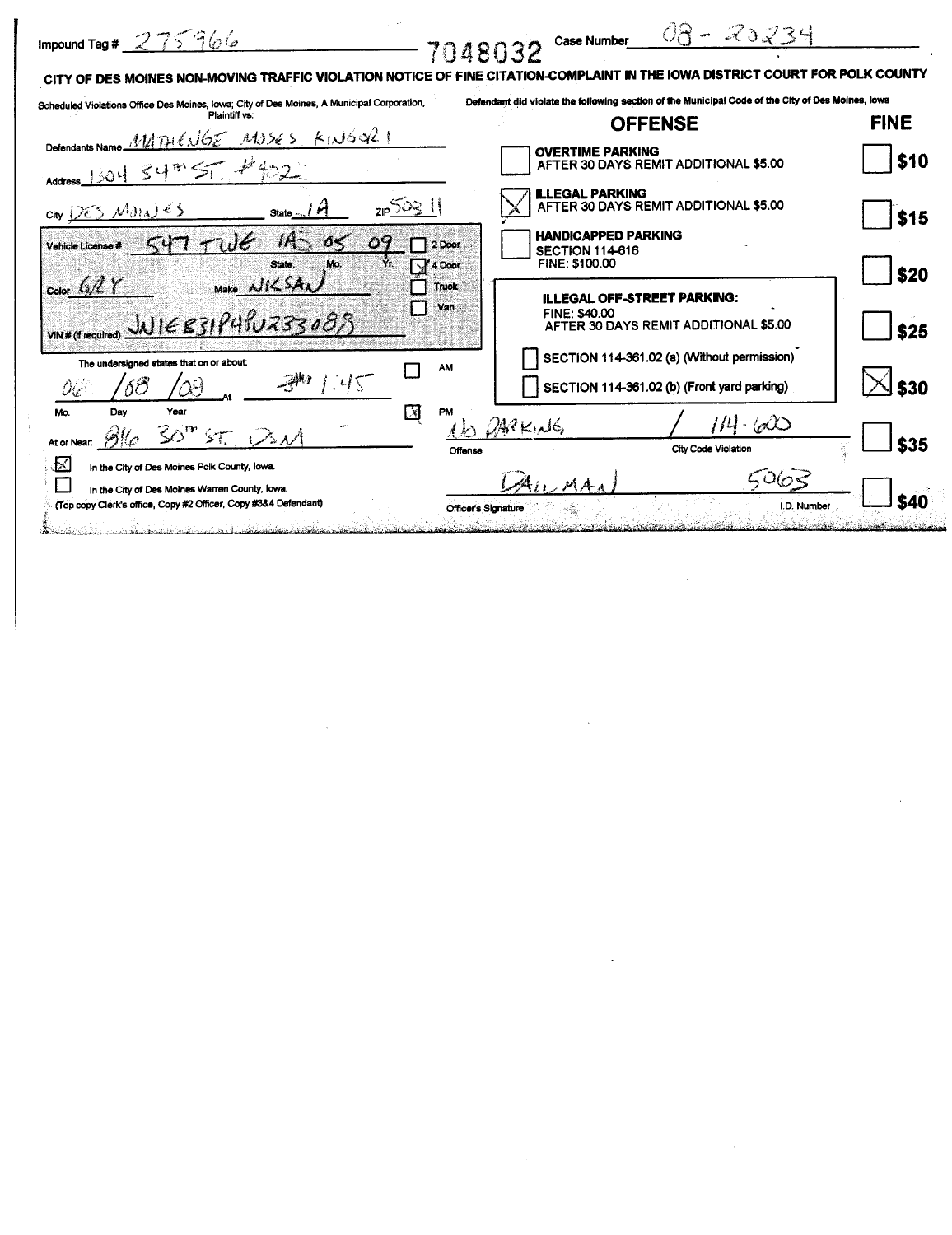| <u>ទ្</u><br><b>HNE</b>                                                                                                                                                                                                                                                                                                                                                                                                                                                                                                                                                                                                                                                                                                        | \$25<br>\$20<br><b>515</b>                                                                                                                                                                                                                                                                                                                                                                                                                                                                                                                               | \$40<br>\$35<br>\$30                                                                                                                                                                                                                                                                                                                                                                                                                                                                                                                                                                                                                                                                                                                                                                                                                                                                                                                                                                                                                 |  |
|--------------------------------------------------------------------------------------------------------------------------------------------------------------------------------------------------------------------------------------------------------------------------------------------------------------------------------------------------------------------------------------------------------------------------------------------------------------------------------------------------------------------------------------------------------------------------------------------------------------------------------------------------------------------------------------------------------------------------------|----------------------------------------------------------------------------------------------------------------------------------------------------------------------------------------------------------------------------------------------------------------------------------------------------------------------------------------------------------------------------------------------------------------------------------------------------------------------------------------------------------------------------------------------------------|--------------------------------------------------------------------------------------------------------------------------------------------------------------------------------------------------------------------------------------------------------------------------------------------------------------------------------------------------------------------------------------------------------------------------------------------------------------------------------------------------------------------------------------------------------------------------------------------------------------------------------------------------------------------------------------------------------------------------------------------------------------------------------------------------------------------------------------------------------------------------------------------------------------------------------------------------------------------------------------------------------------------------------------|--|
| CITY OF DES MOINES NON-MOVING TRAFFIC VIOLATION NOTICE OF FINE CITATION-COMPLAINT IN THE IOWA DISTRICT COURT FOR POLK COUNTY<br>Defendant did violate the following eection of the Municipal Code of the City of Des Moines, lows<br>المستعملين وسيستحدث المستبد<br><b>OVERTIME PARKING</b><br>AFTER 30 DAYS REMIT ADDITIONAL \$5.00<br>OFFENSE<br>E.<br>Case Number<br>7048033<br>Scheduled Violations Office Des Moines, Iowa; City of Des Moines, A Municipal Corporation.<br>Priatriti vs.<br>$Nb_3\bar{\chi}$ = $K_1Nb_3N_6$<br>TANK<br>Defendants Name $\mathscr{M}(\widetilde{A\mathcal{H}}\mathcal{L}\mathcal{N}\widetilde{G\mathcal{L}}$ .<br>$\mathscr{P}_0$ of $\mathscr{S}_L$ . $\mathscr{S}_L$ of $\mathscr{S}_L$ | FINE: \$40.00<br>AFTER 30 DAYS REMIT ADDITIONAL \$5.00<br><b>ILLEGAL PARKING<br/>AFTER 30 DAYS REMIT ADDITIONAL \$5.00</b><br>ILLEGAL OFF-STREET PARKING:<br><b>HANDICAPPED PARKING</b><br>SECTION 114-616<br>FINE: \$100.00<br>4 Door<br>Truck<br>$2$ Door<br>yan<br>5021<br>$\frac{1}{10}$<br>څ<br>$\frac{4}{3}$<br>$\frac{1}{2800250}$<br>ζ.<br>g.<br>Ź<br>State $\frac{1}{11}$<br>$\sqrt{(s_5)/N}$ exist<br>$47T$ TWE IR<br>$\frac{1}{2}2\frac{1}{2}$<br>25M·M<br>Vehicle License #<br>$Coker(\mathcal{M} \cap \mathcal{N})$<br>$\frac{1}{\sqrt{1}}$ | I.D. Number<br>50995<br>SECTION 114-361.02 (a) (Without permission)<br>引出 ~ 白情<br>SECTION 114-361.02 (b) (Front yard parking)<br>City Code Violation<br>$\sim \exp\left\{\mathcal{N}\left(\mathcal{N}\right) \mathcal{N}^{(1)}\right\} \left\{ \mathcal{N}\left(\mathcal{N}\right) \right\} \left\{ \mathcal{N}\left(\mathcal{N}\right) \right\} \left\{ \mathcal{N}\left(\mathcal{N}\right) \right\} \left\{ \mathcal{N}\left(\mathcal{N}\right) \right\} \left\{ \mathcal{N}\left(\mathcal{N}\right) \right\} \left\{ \mathcal{N}\left(\mathcal{N}\right) \right\} \left\{ \mathcal{N}\left(\mathcal{N}\right) \right\} \left\{ \mathcal{N}\left(\mathcal{N}\right) \right\}$<br>ME PARITY<br>MAAA<br>ل :<br>پنج<br>$\psi_{\mathcal{F}_1}$<br>좀<br>ξ<br>⊠<br>ハン<br>いこ<br>In the City of Des Moines Warren County, lowa.<br>In the City of Des Moines Polk County, lowa.<br>$916, 207$ 51<br>The undersigned states that on or about:<br>ا<br>آ<br>60/90<br><b>Year</b><br>ð<br>$\mathbb{R}^{\mathbb{C}}$<br>At or Near:<br>é<br>Ś. |  |